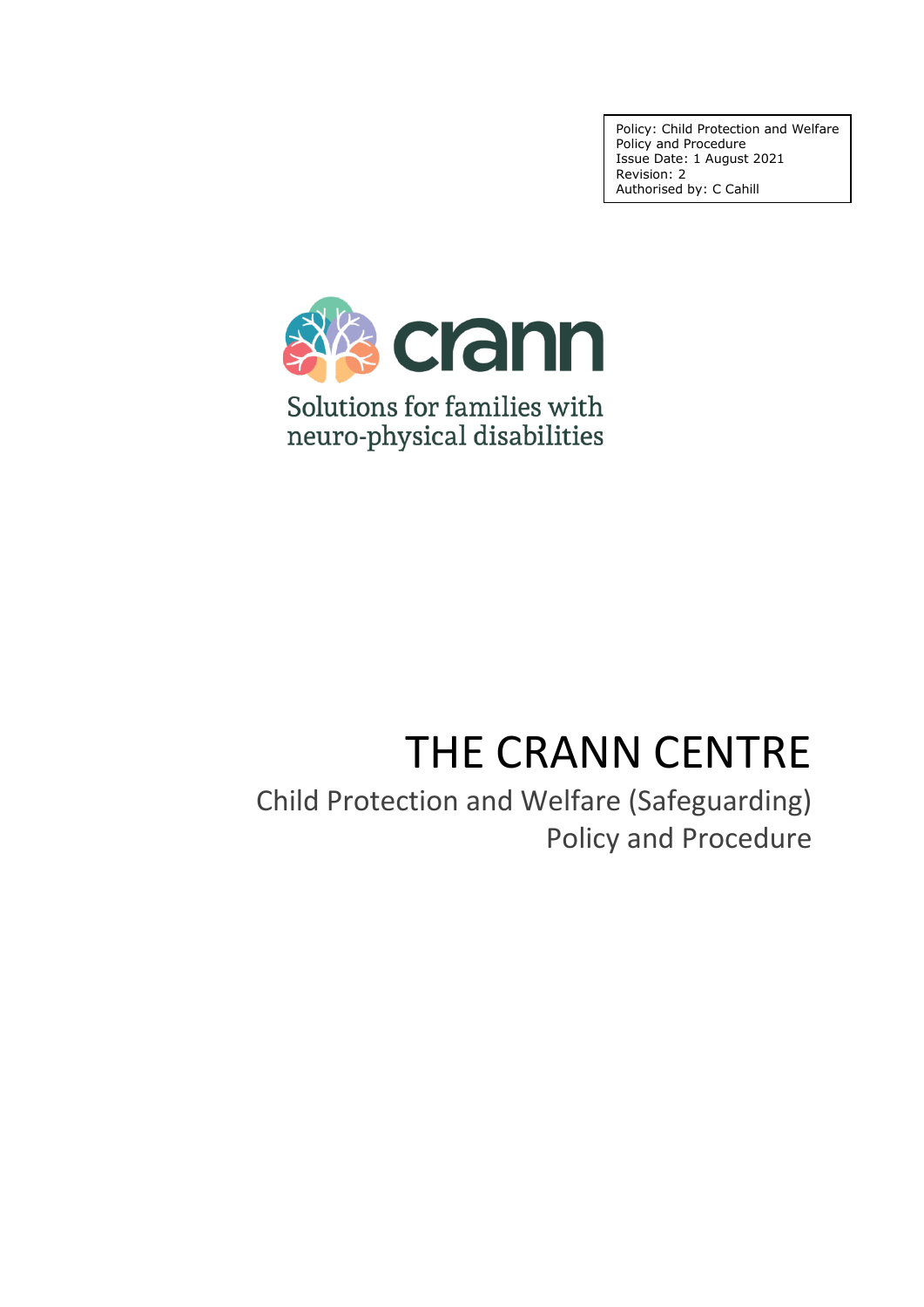# **Contents**

| 1.  |      |                                                                                   |  |
|-----|------|-----------------------------------------------------------------------------------|--|
| 2.  |      |                                                                                   |  |
| 3.  |      |                                                                                   |  |
| 3.1 |      |                                                                                   |  |
| 4.  |      |                                                                                   |  |
| 5.  |      |                                                                                   |  |
| 6.  |      |                                                                                   |  |
| 7.  |      |                                                                                   |  |
| 7.1 |      |                                                                                   |  |
| 7.2 |      |                                                                                   |  |
| 7.3 |      |                                                                                   |  |
| 7.4 |      |                                                                                   |  |
| 7.5 |      |                                                                                   |  |
| 8.  |      |                                                                                   |  |
| 8.1 |      |                                                                                   |  |
| 8.2 |      |                                                                                   |  |
| 8.3 |      |                                                                                   |  |
| 8.4 |      |                                                                                   |  |
| 8.5 |      |                                                                                   |  |
| 9.  |      |                                                                                   |  |
| 10. |      |                                                                                   |  |
|     | 10.1 |                                                                                   |  |
|     | 10.2 |                                                                                   |  |
|     | 10.3 |                                                                                   |  |
|     | 10.4 |                                                                                   |  |
| 11. |      |                                                                                   |  |
| 12. |      |                                                                                   |  |
| 13. |      | Appendix One - Legislation, National Guidance and Standards 29                    |  |
| 14. |      | Appendix Two - Talking to Parents about Concerns you have about their Children 33 |  |
| 15. |      | Appendix Three - Tusla, Duty Social Work Department Contact Details 35            |  |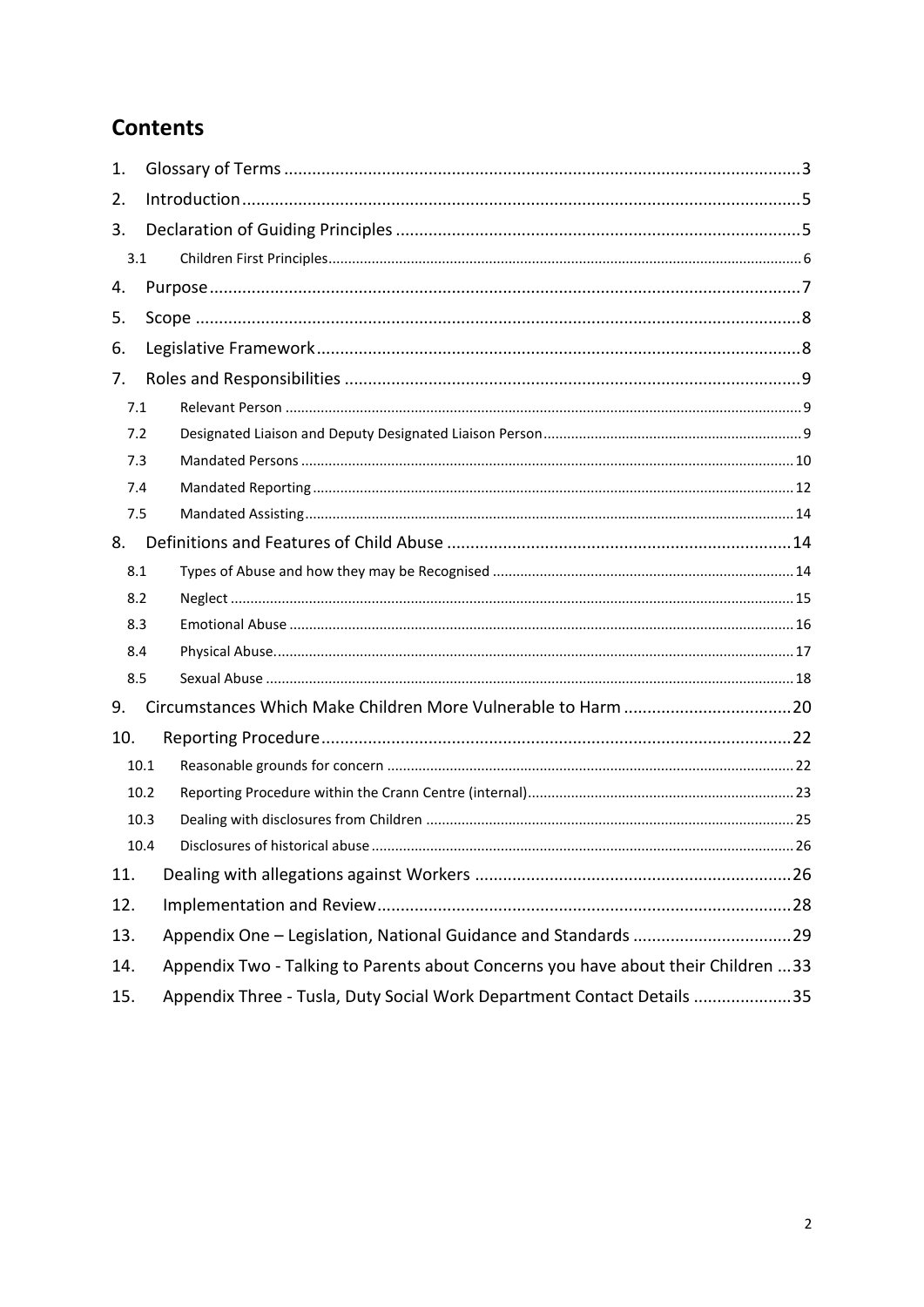# <span id="page-2-0"></span>**1. Glossary of Terms**

**Child** Means a person under the age of 18 years other than a person who is or has been married (Sect 2(1), Child Care Act 1991).

#### **Child Safeguarding Statement**

As defined in the Children First Act 2015, means 'a written statement specifying the services being provided and the principles and procedures to be observed to ensure as far as practicable, that a child, while availing of the service, is safe from harm.

- **CP&W Policy** Child Protection and Welfare Policy.
- **Duty Social Worker** Social Worker, who works in Tusla, Duty Social Work Team and receives enquiries and referrals in respect of child protection and welfare.
- **Harm** As defined by the Children First Act 2015 means, in relation to a child
	- (a) Assault, ill-treatment or neglect of the child in a manner that seriously affects or is likely to seriously affect the child's health, development or welfare, or
	- (b) Sexual abuse of the child, whether caused by a single act, omission or circumstances or a series or combination of acts, omissions or circumstances, or otherwise.
- **Mandated Person** As defined by the Children First Act 2015, mandated persons have a statutory obligation to report concerns which reach a particular threshold to Tusla and to cooperate with Tusla in the assessment of mandated reports.
- **Organisation** Refers to the Crann Centre.
- **Parents** Refers to all parents, guardians and carers.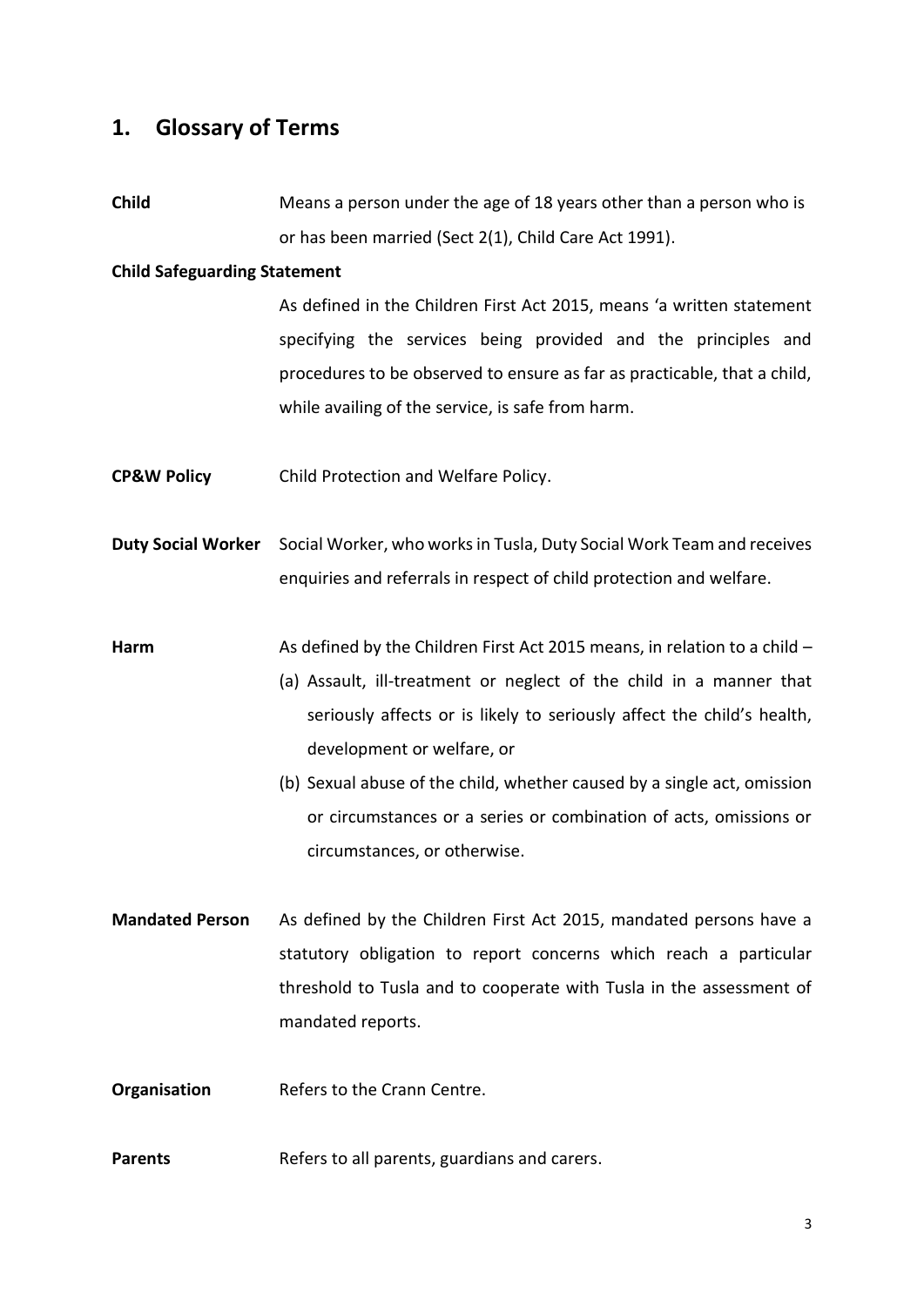#### **Provider** Means, a person –

- (a) Who provides a relevant service, and
- (b) Who, in respect of the provision of such relevant service
	- (i) Employs (whether under contract of employment or otherwise) one or more than one person to undertake any work or activity that constitutes a relevant service
	- (ii) Enters into a contract for services with one or more than one other person for the provision by the person of a relevant service, or
	- (iii) Permits one or more than one other person (whether for commercial or other consideration and whether or not as part of a course of education or other training, including an internship scheme) to undertake any work or activity, on behalf of the person, that constitutes and relevant service.
- **Relevant Person** Defined by the Children First Act 2015 as a person who is appointed by the provider of a relevant service to be the first point of contact in respect of the provider's Child Safeguarding Statement.
- **Relevant Service** Means any work or activity specified in Schedule 1, Children First Act 2015.
- **Risk Assessment** Means, an assessment of any potential for harm to a child while availing of the service.
- **Tusla** Refers to Tusla, Child and Family Agency.
- Workers **Refers** to all staff/employees, volunteers, students, those on clinical/training/work placements, agency workers, contractors, (who work directly with clients), board of directors, management committees and trustees.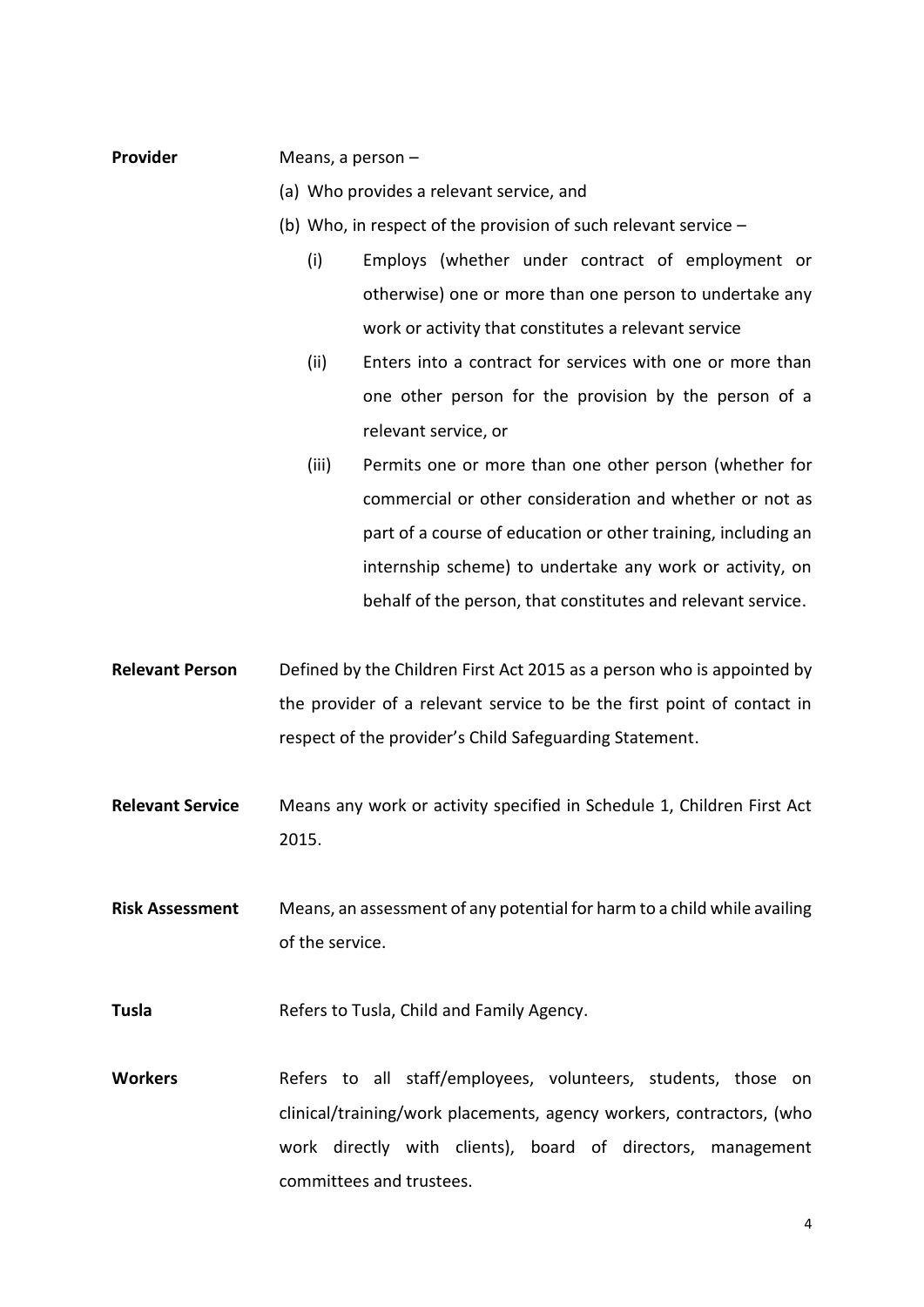# <span id="page-4-0"></span>**2. Introduction**

At the Crann Centre we work with children and adults, and their families living with a neuro physical disability. Our services are focussed on, but not limited to, people who have Spina Bifida, Hydrocephalus, Muscular Dystrophy, Cerebral Palsy, Childhood stroke and Spinal Cord Injury. Our model of care recognises that people with a disability live in a family unit and that people within that family unit experience life differently. Our model of care is based on the Aspen Institute 2 Generation Model which delivers a holistic suite of services for the individual and their family, supporting and empowering them to live their best lives.

Our services recognise that as people move through their life course, their needs and the needs of their family members change and evolve. Our services are organised into six key themes which means that supports can be delivered for one aspect of a person's life or holistically to support a broad range of needs.

Our six service themes are: Clinical Care, Psychological Wellbeing, Independent Living, Community and Networks, Mobility and Education and Career Pathways.

# <span id="page-4-1"></span>**3. Declaration of Guiding Principles**

The Crann Centre is committed to the protection and welfare of children and believes that the safety and welfare of children is everyone's responsibility and the best interests of the child are paramount. The Crann Centre is committed to upholding the rights of children and families who use the services of the Centre.

The Crann Centre promotes the key principles that inform best practice in child protection and welfare and acknowledges the rights of children to be protected from harm, treated with respect, listened to and have their views taken into consideration.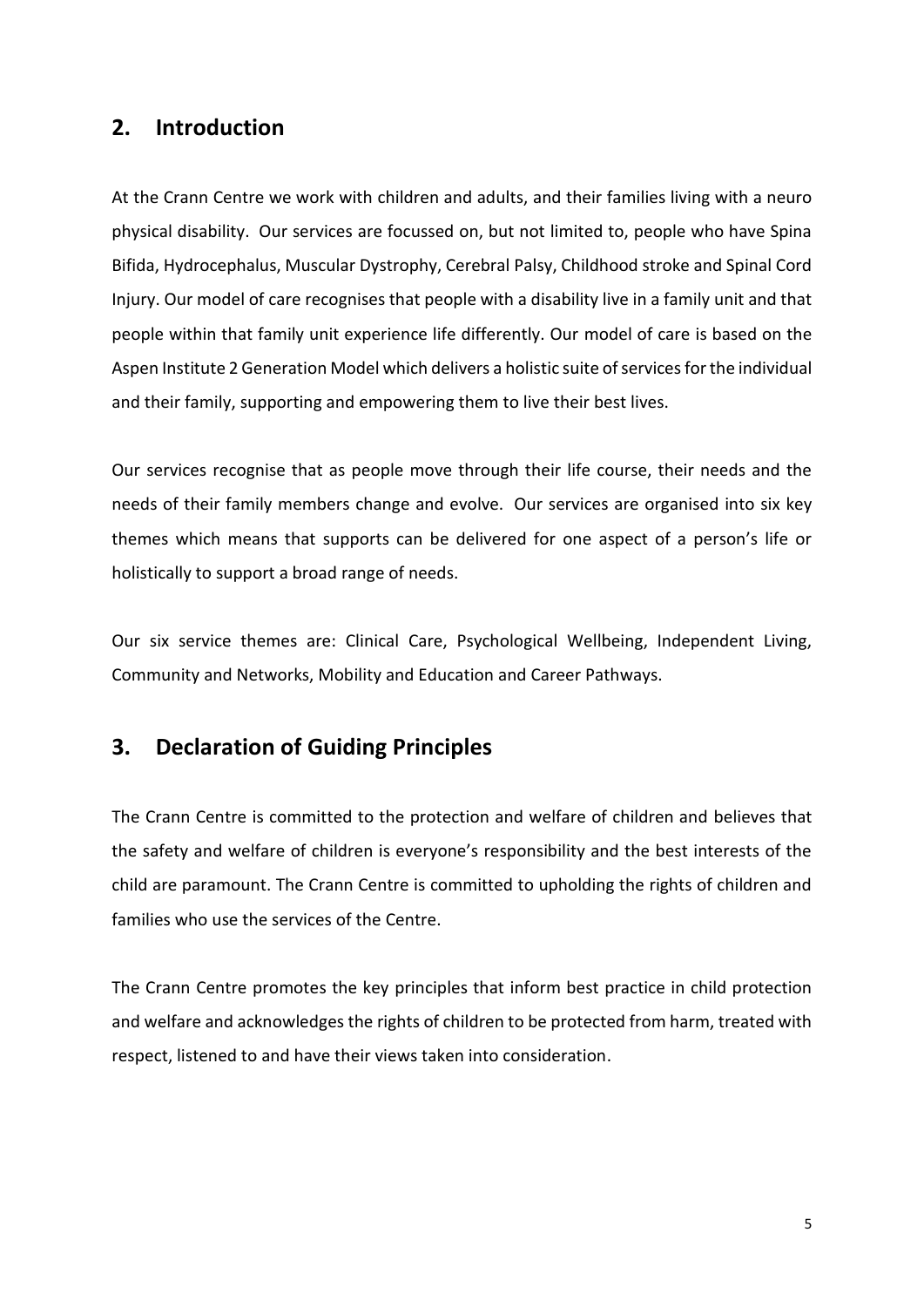The aim and purpose of this document is to set out the organisation's policy and procedures for identifying and reporting child abuse and neglect and dealing effectively with concerns which arise through the organisation's work with children and families.

The document has been developed with reference to legislation and national guidance for the protection and welfare of children and includes the legislative framework, guiding principles, roles and responsibilities, definitions and features of child abuse, reporting procedure, information sharing and record keeping, procedure for dealing with allegations against workers, safe recruitment and code of behaviour.

The Crann Centre provides a 'relevant service' as defined under the Children First Act 2015 and in compliance with statutory obligations has undertaken a risk assessment, which has informed the development of the organisation's Child Safeguarding Statement. The Child Safeguarding Statement is publicly displayed at the Centre and all Crann Centre workers will be provided with a copy of the Statement and related policies and procedures when engaged to undertake work by or on behalf of the organisation. This will ensure that all those working with children are aware of their obligations to promote their safety and welfare. The organisation's Child Safeguarding Statement and associated policies and procedures will be available to children and families who use the services of the centre, via the organisation's website, or in paper copy on request to centre management.

Child Protection and Welfare policies and procedures will be reviewed in consultation with those who use the services of the Crann Centre, in line with the partnership ethos promoted by the organisation.

### <span id="page-5-0"></span>**3.1 Children First Principles**

The Crann Centre adopts the key principles of best practice in child protection and welfare as outlined in Children First National Guidance (2017) and believes:

- 1. The safety and welfare of children is everyone's responsibility.
- 2. The best interests of the child should be paramount.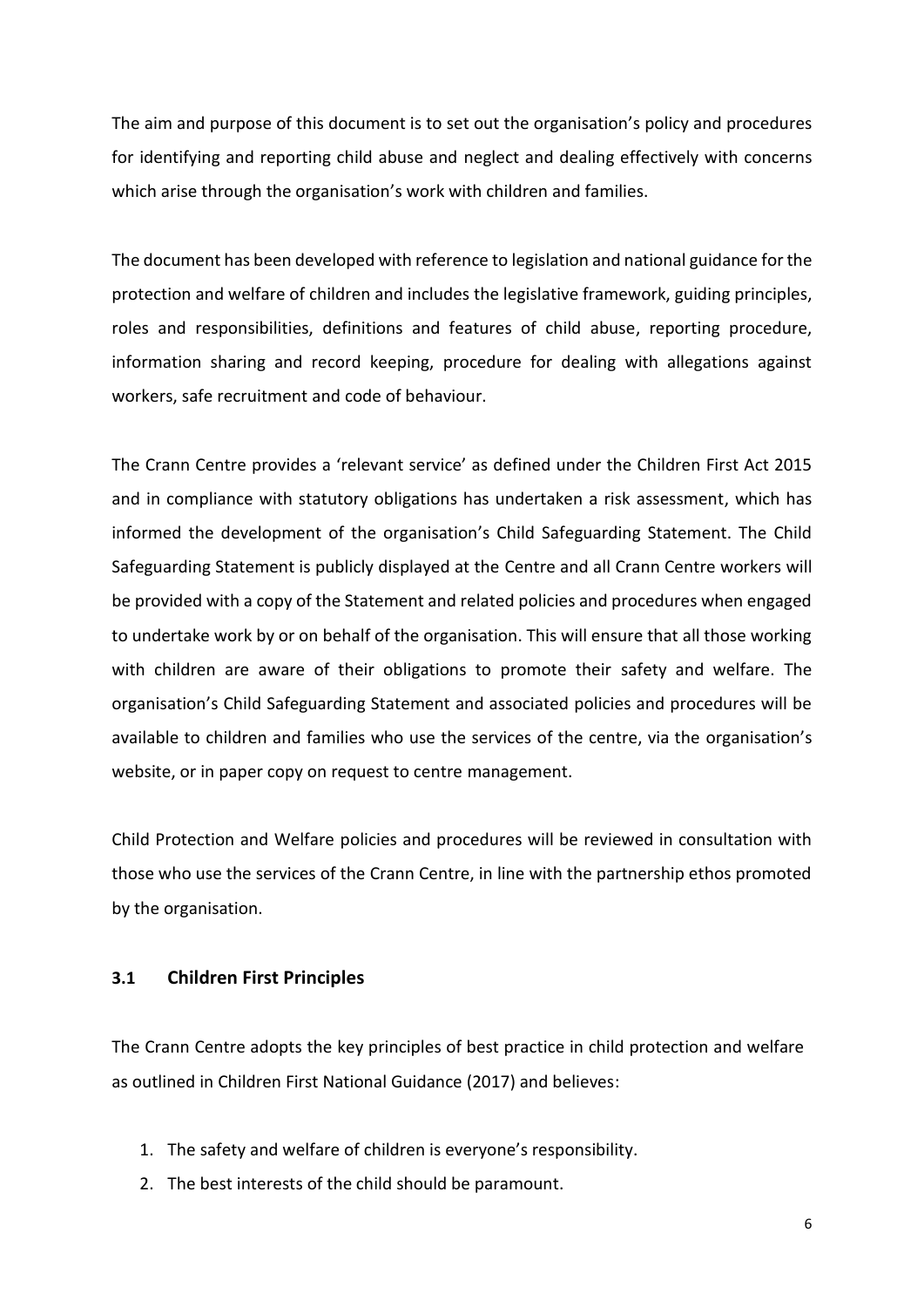- 3. The overall aim in dealings with children and families is to intervene proportionately to support families to keep children safe from harm.
- 4. Interventions by the State should build on existing strengths and protective factors in the family.
- 5. Early intervention is key to getting better outcomes. Where it is necessary for the State to intervene to keep children safe, the minimum intervention necessary should be used.
- 6. Children should only be separated from their parents or carers when alternative means of protecting them have been exhausted.
- 7. Children have a right to be heard, listened to and taken seriously. Considering their age and understanding, children should be consulted and involved in all matters and decisions that may affect their lives.
- 8. Parents and carers have a right to respect and should be consulted and involved in matters that concern their family.
- 9. A proper balance must be struck between protecting children and respecting the rights and needs of parents, carers and families. Where there is conflict the welfare of the child must come first.
- 10. Child protection is a multiagency, multidisciplinary activity. Agencies and professionals must work together in the interests of the children.

# <span id="page-6-0"></span>**4. Purpose**

The aim and purpose of this document is to set out the organisation's policy and procedures for identifying and reporting child abuse and neglect, and support workers in dealing effectively with concerns which may arise through their contact with children and families. The Crann Centre has a range of policies, procedure and operational guidance relating to safeguarding, which should be read in conjunction with this document and include (but are not limited to):

- Consent
- Code of Conduct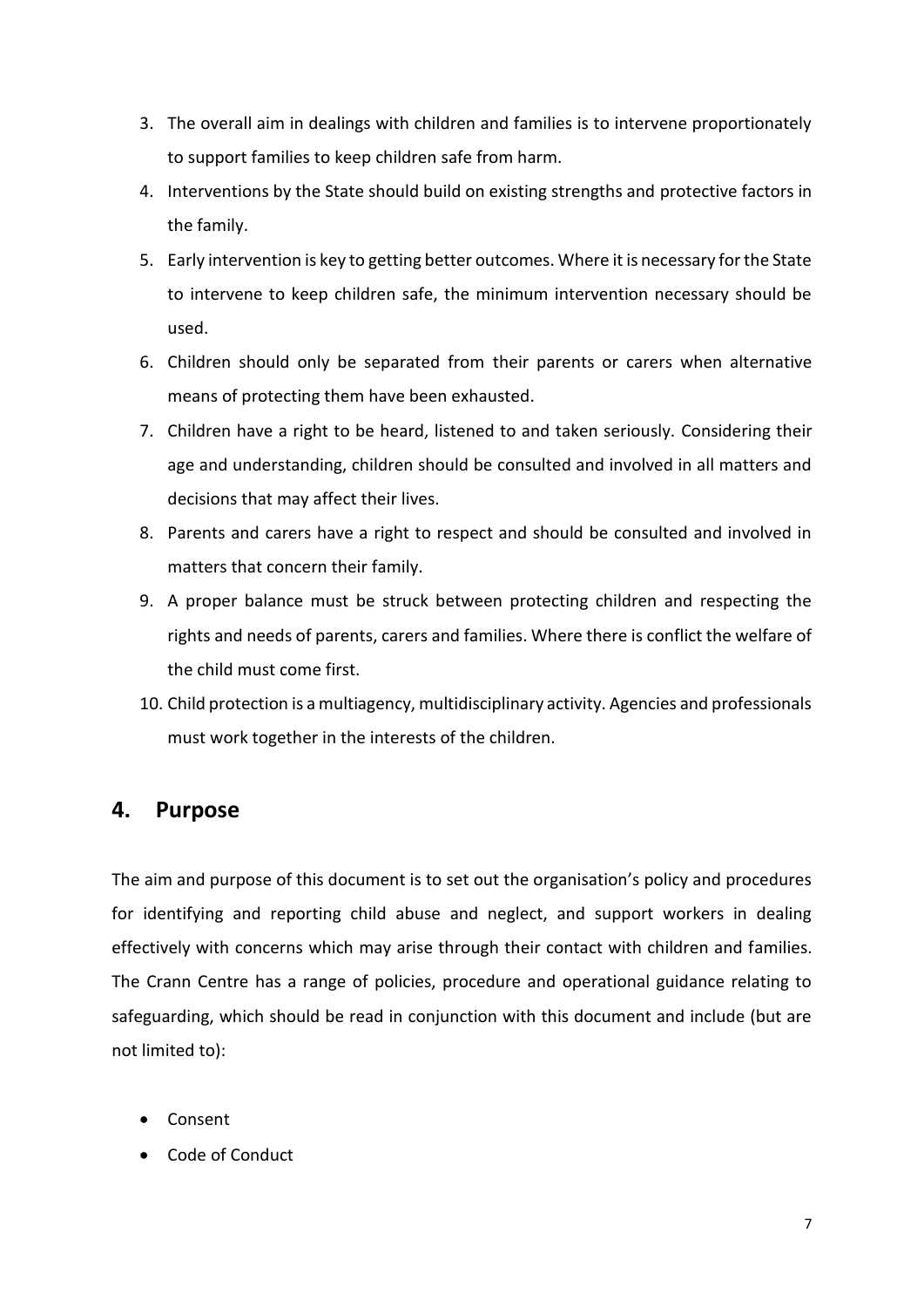- Human Resource Management recruitment
	-

retention

lone working

supervision

training

disciplinary and grievance

- Accident/Incident Management
- Complaints
- Data Management and Retention
- Risk assessment and management
- Anti-bullying
- Positive Behaviour Management

# <span id="page-7-0"></span>**5. Scope**

This policy applies to all employees of the organisation:

- Workers
- Contractors
- Volunteers
- Those on student placements
- Clinicians
- Managers
- Board members
- Trustees

# <span id="page-7-1"></span>**6. Legislative Framework**

There are several key pieces of legislation, national guidance and standards that relate to child protection and welfare. There are referred to at Appendix 1.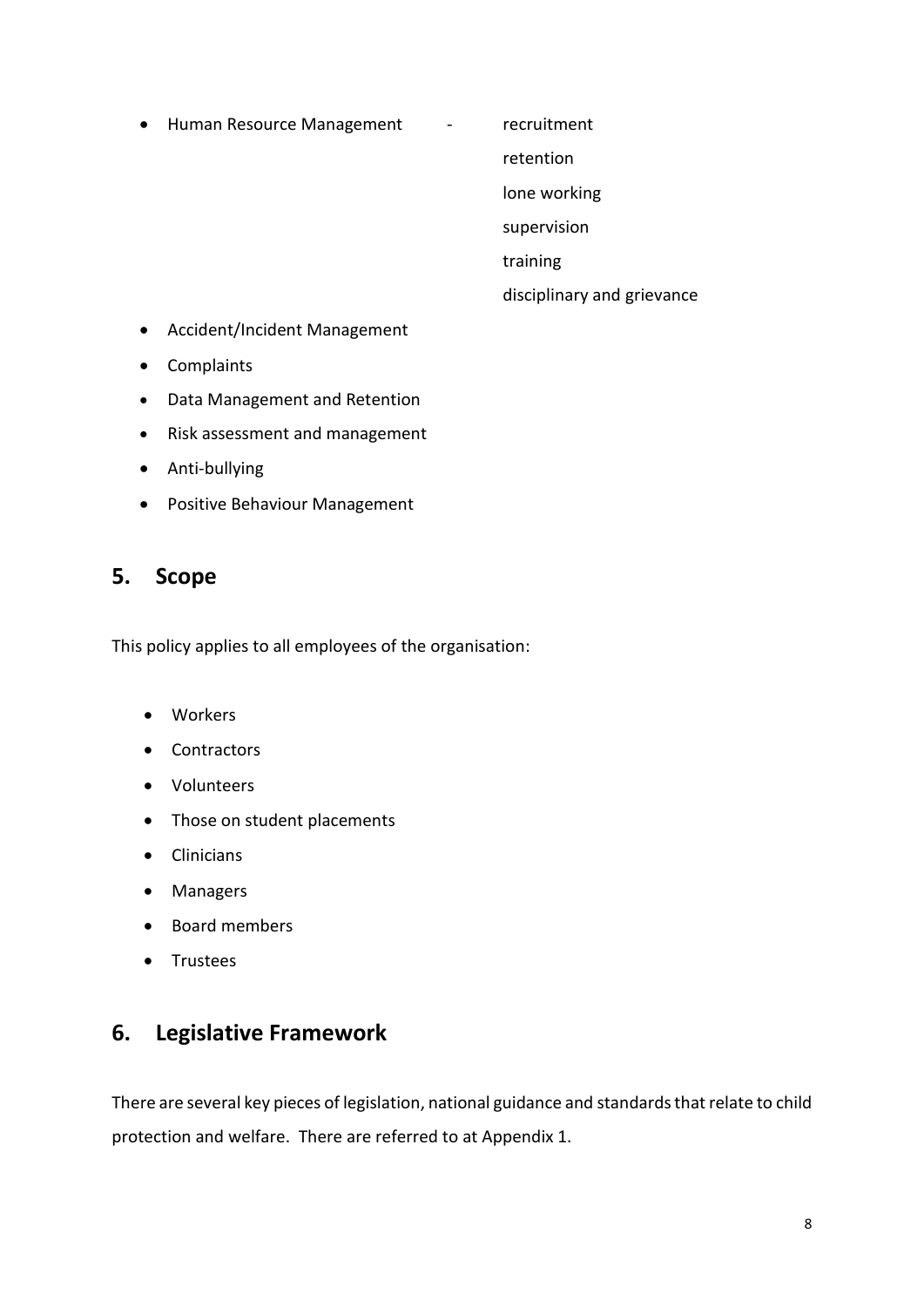# <span id="page-8-0"></span>**7. Roles and Responsibilities**

### <span id="page-8-1"></span>**7.1 Relevant Person**

Defined by the Children First Act 2015 as a person who is appointed by the provider of a relevant service to be the first point of contact in respect of the provider's Child Safeguarding Statement. The Crann Centre's relevant person is:

Name: Colette Cahill Role: Head of Services Contact: [ccahill@cranncentre.ie](mailto:ccahill@cranncentre.ie)

# <span id="page-8-2"></span>**7.2 Designated Liaison and Deputy Designated Liaison Person**

A named Designated Liaison Person (DLP) is responsible for dealing with child protection and welfare concerns in the Crann Centre, ensuring that the standard reporting procedure is followed. They can be contacted in relation to any child welfare concerns and will ensure child protection training is made available to workers.

The DLP is responsible for ensuring that suspected cases of child neglect or abuse are referred promptly to Tusla, through the correct reporting procedure. A Deputy Designated Liaison Person will take over the responsibilities of the DLP, if they are unavailable.

The Designated Liaison Person and Deputy Designated Liaison Person within the Crann Centre are:

### **DLP:**

Name: Colette Cahill Contact: 085 8704157 **Deputy DLP:** Name: Eimear Daly

Contact: 085 8701663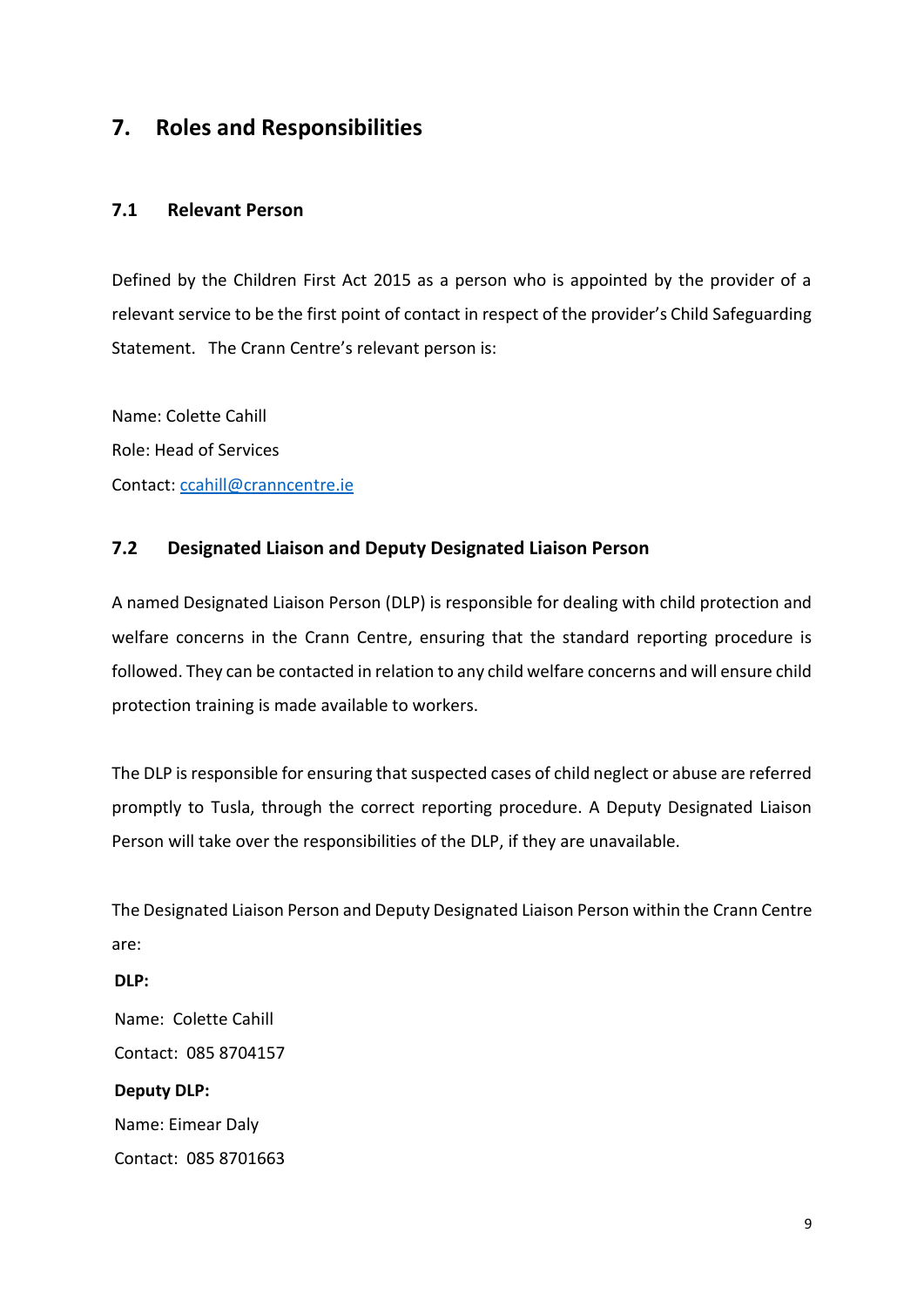The DLP receives reports of suspected child abuse or concerns about a child's safety and welfare. It is their responsibility to:

- Ensure that they are fully conversant with the organisation's duties regarding the protection and welfare of children
- Ensure that they are fully familiar with the organisation's child protection and welfare policies and procedures
- Receive concerns or allegations of abuse
- Collate relevant information to establish if reasonable grounds for concern exist
- Utilise informal consultation with Duty Social Worker if unsure whether concerns constitute reasonable grounds
- Ensure all reporting obligations are met
- Maintain appropriate records
- Provide a clear written statement to the worker raising the concern if they have decided not to report the concern to Tusla,
- Advise the worker that if they continue to be concerned, they are free to consult with and report to Tusla, or An Garda Síochána, reasonably and in good faith
- Recognise the importance of multidisciplinary work as fundamental to best practice in child protection and welfare. i.e., that all those involved with the child will work together in the child's best interests.

The Crann Centre will ensure that the DLP and Deputy DLP have access to appropriate training to undertake their roles and have regular support and supervision from a suitably qualified person. DPL(s) will complete initial training in respect of their roles and refresher training every 2 years.

### <span id="page-9-0"></span>**7.3 Mandated Persons**

The Children First Act 2015 places a legal obligation on certain people, many of whom are professionals, to report child protection concerns at or above a defined threshold to Tusla.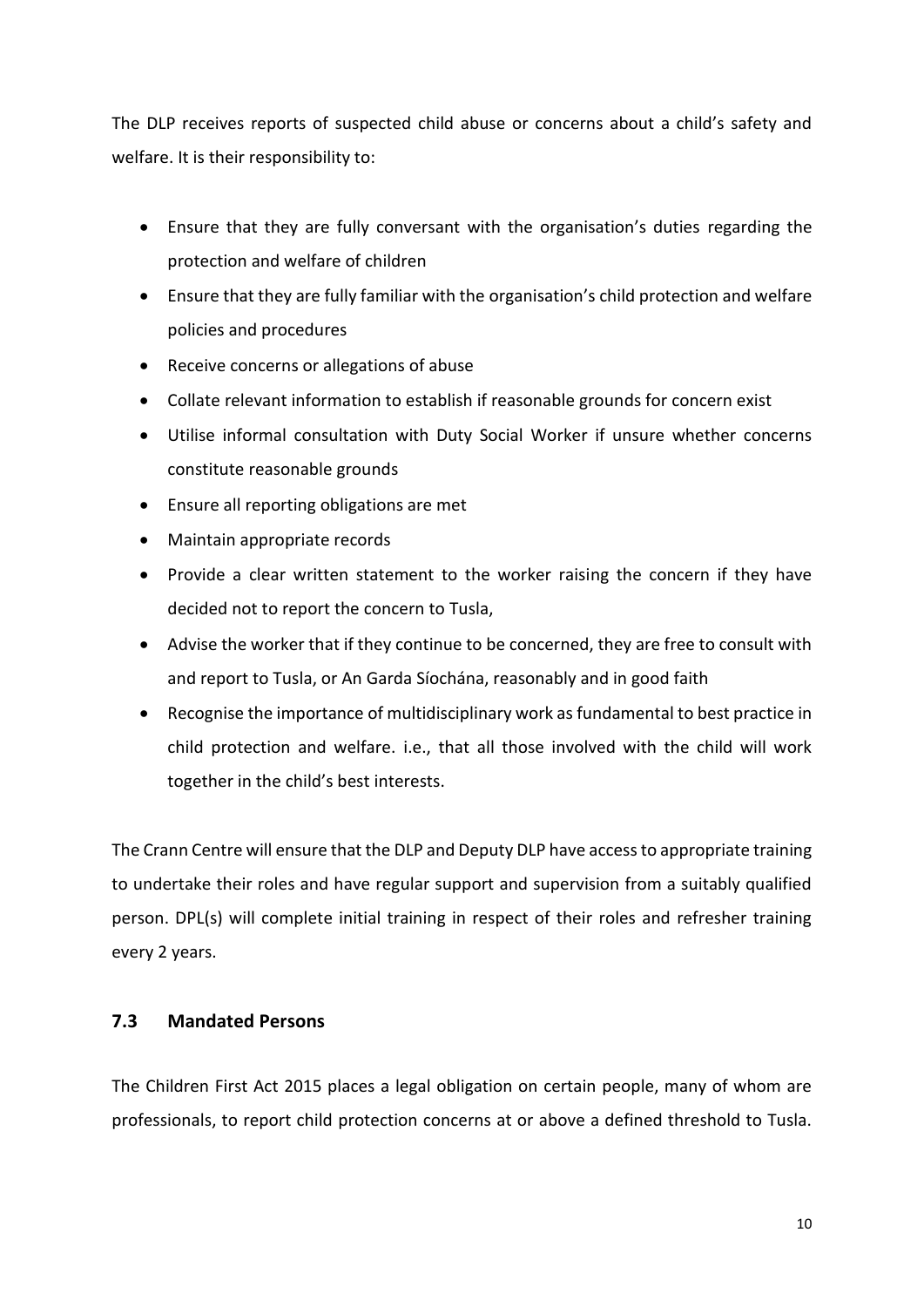Mandated persons must also assist Tusla in their assessment of child protection concerns about children who have been the subject of a mandated report, if requested to do so.

Mandated persons within the Crann Centre are workers who have contact with children and/ or their families and who because of their qualification, training and/or employment role, are in a key position to help protect children from harm. Mandated persons within the Crann Centre are:

### **Staff whose roles are mandated**:

Name: Padraig Mallon Role: Chief Executive Officer Name: Colette Cahill Role: Head of Services Name: Eimear Daly Role: Programme Manager – Health and Continence Name: Joellen Owers Role: Client Services Manager Name: Caroline Kiely Role: Service and Systems Administrator Name: Eoin O'Mahony Role: Mobility Manager Name: Ita Murray Role: Health and Continence Nurse

### **Consultants whose roles are mandated:**

Orlaith Dignam Patricia McCarthy Marie O'Mahony Mary O'Grady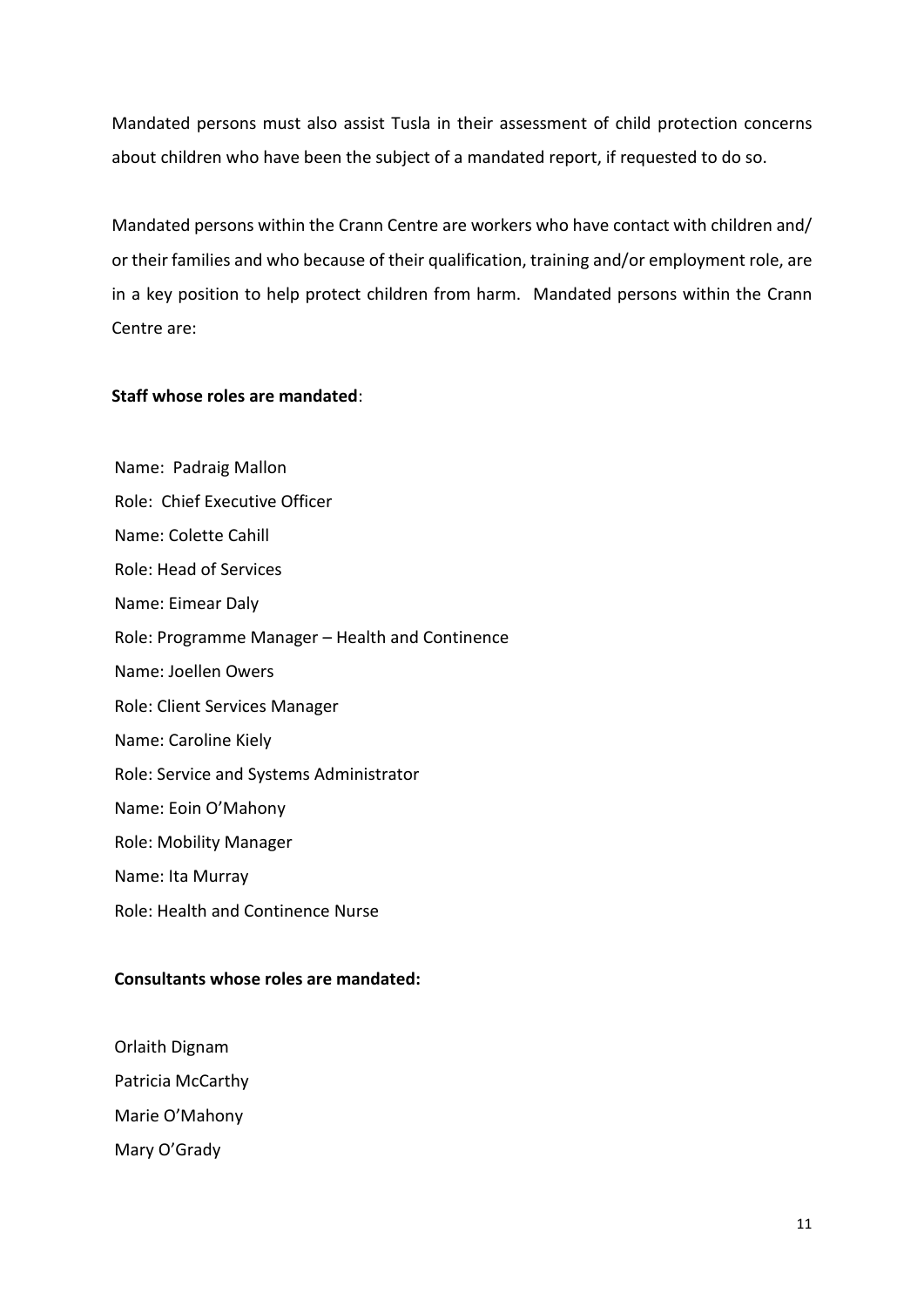#### <span id="page-11-0"></span>**7.4 Mandated Reporting**

A mandated person (listed above) is required under the Act to report any knowledge, belief or reasonable suspicion that a child has been harmed, is being harmed or is at risk of being harmed. (Harm is defined on page 3 of this policy).

The threshold of harm for each category of abuse at which mandated persons have a legal obligation to report concerns is outlined as:

#### **Neglect**

Neglect is defined as 'to deprive a child of adequate food, warmth, clothing, hygiene, supervision, safety or medical care'. The threshold of harm, at which the mandated person must make a report to Tusla under the Act, is reached when you know, believe or have reasonable grounds to suspect that a child's needs have been neglected, are being neglected, or are at risk of being neglected to the point where the **child's health, development or welfare have been or are being seriously affected, or are likely to be seriously affected**.

#### **Emotional Abuse/Ill-Treatment**

Ill-treatment is defined as 'to abandon or cruelly treat the child, or to cause or procure or allow the child to be abandoned or cruelly treated'. Emotional abuse is covered in the definition of ill-treatment used in the Children First Act 2015.

The threshold of harm, at which a report must be made to Tusla under the Act, is reached when the mandated person knows, believe or have reasonable grounds to suspect that a child, is being, or is at risk of being ill-treated to the point where the **child's health, development or welfare have been or are being seriously affected, or are likely to be seriously affected**.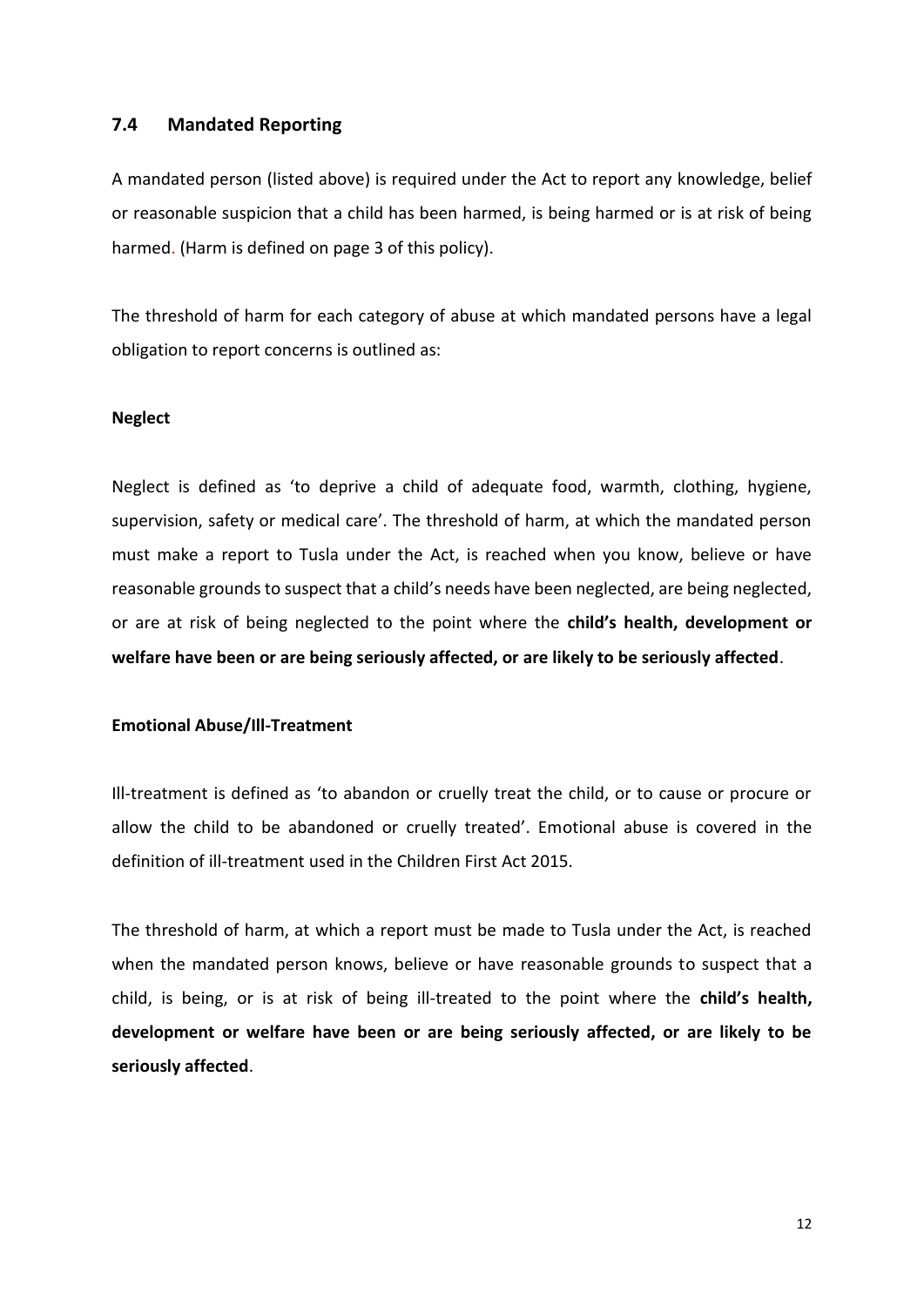#### **Physical Abuse**

Physical abuse is covered in the references to assault in the Children First Act 2015. The threshold of harm, at which a mandated person must report to Tusla under the Act, is reached when you know, believe or have reasonable grounds to suspect that a child has been, is being or is at risk of being assaulted and that as a result the **child's health, development or welfare have been or are being seriously affected, or are likely to be seriously affected**.

#### **Sexual Abuse**

If as a mandated person, you know or believe or have reasonable grounds to suspect that a child has been, is being, or is at risk of being sexually abused, then you must report this to Tusla. Sexual abuse to be reported under the Act (as amended by section 55 of the Criminal Law (Sexual Offences) Act 2017) is defined as an offence against the child, as listed in Schedule 3 of the Children First Act.

As sexual abuse falls within the category of **seriously affecting the child's health, welfare or development,** mandated persons must report all concerns about sexual abuse as a mandated report to Tusla.

Section 14 of the Children First Act requires mandated persons to report a mandated concern to Tusla 'as soon as practicable'. A mandated person from the organisation will submit a report of a mandated concern to Tusla using the required report form (www.tusla.ie), on which they will indicate that they are a mandated person and this report is about a mandated concern.

The Children First Act requires the CEO of Tusla to appoint authorised persons to receive mandated reports. A mandated person who makes a report to an authorised person is protected from civil liability under the Protection for Persons Reporting Child Abuse Act 1998. If the mandated person(s) within the Crann Centre feel that a child protection concern may require urgent attention in order to make the child safe, they will alert Tusla in advance of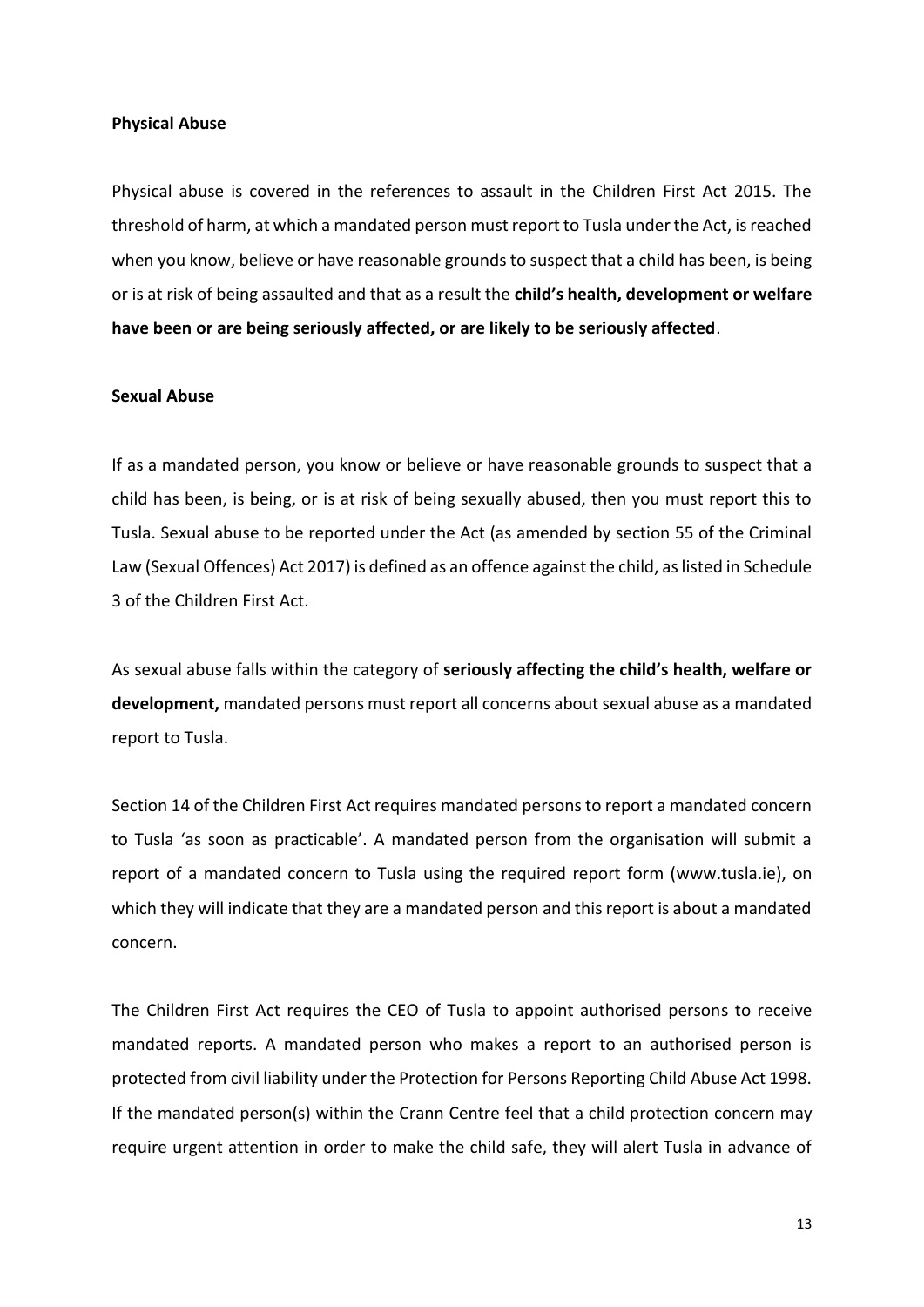submitting a written report. They will then submit a mandated report to Tusla within three days. (Section 14(7) Children First Act 2015).

# **Mandated Persons within the Crann Centre must consult with the DLP to ensure that correct procedures are followed.**

# <span id="page-13-0"></span>**7.5 Mandated Assisting**

Mandated persons can be asked by Tusla to provide necessary proportionate assistance to aid Tusla in assessing the risk to a chid arising from a mandated report. Mandated person(s) within the Crann Centre will comply with this request, regardless of who makes the report. Mandated assistance may include a request to supply further information over the telephone, produce a verbal or written report of attend a meeting.

Mandated person(s) within the Crann Centre are aware that the legal obligations under the Children First Act 2015 to report mandated concerns rest with them. Reports may be made jointly by mandated persons and the designated liaison person.

# <span id="page-13-1"></span>**8. Definitions and Features of Child Abuse**

# <span id="page-13-2"></span>**8.1 Types of Abuse and how they may be Recognised**

Child abuse can be categorised into four different types: neglect, emotional abuse, physical abuse and sexual abuse. A child may be subject to one or more forms of abuse at any given time. Abuse and neglect can occur within the family, in the community or in an institutional setting. The abuser may be someone known to the child or a stranger and can be an adult or another child. In a situation where abuse is alleged to have been carried out by another child, you should consider it a child welfare and protection issue for both children, and you should follow child protection procedures for both the victim and alleged abuser.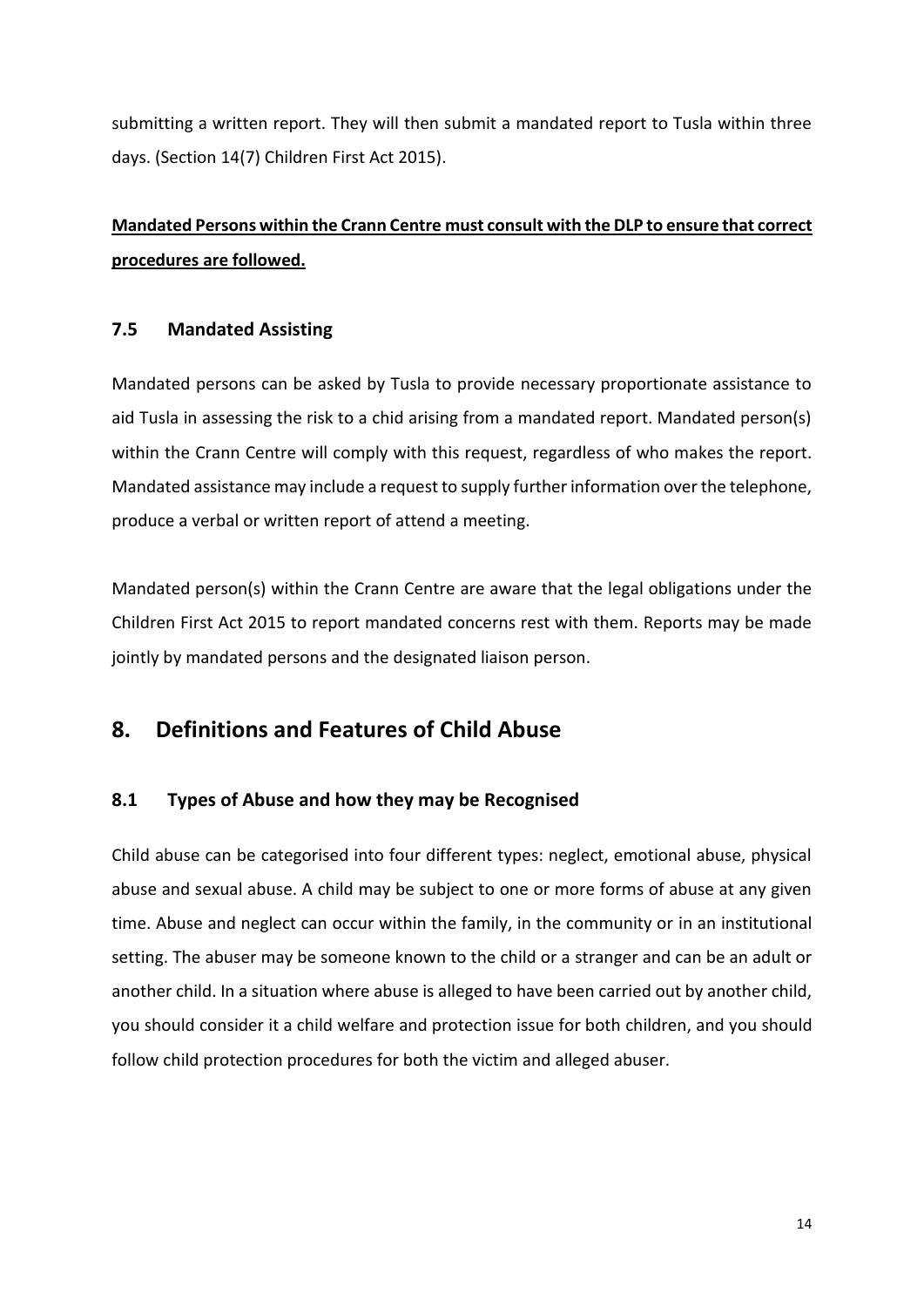The important factor in deciding whether the behaviour is abuse or neglect is the impact of that behaviour on the child rather than the intention of the person whose behaviour is in question.

The definitions of neglect and abuse presented in this section are not legal definitions. They are intended to describe ways in which a child might experience abuse and how this abuse may be recognised.

#### <span id="page-14-0"></span>**8.2 Neglect**

Child neglect is the most frequently reported category of abuse, both in Ireland and internationally. Ongoing chronic neglect is recognised as being extremely harmful to the development and well-being of the child and may have serious long-term negative consequences.

Neglect occurs when a child does not receive adequate care or supervision to the extent that the child is harmed physically or developmentally. It is generally defined in terms of an omission of care, where a child's health, development or welfare is impaired by being deprived of food, clothing, warmth, hygiene, medical care, intellectual stimulation or supervision and safety. Emotional neglect may also lead to the child having attachment difficulties. The extent of the damage to the child's health, development or welfare is influenced by a range of factors. These factors include the extent, if any, of the positive influence in the child's life as well as the age of the child and the frequency and consistency of neglect.

Neglect is associated with poverty but not necessarily caused by it. It is strongly linked to parental substance misuse, domestic violence, and parental mental illness and disability. A reasonable concern for the child's welfare would exist when neglect becomes typical of the relationship between the child and the parent or carer. This may become apparent where you see the child over a period of time, or the effects of neglect may be obvious based on having seen the child once.

15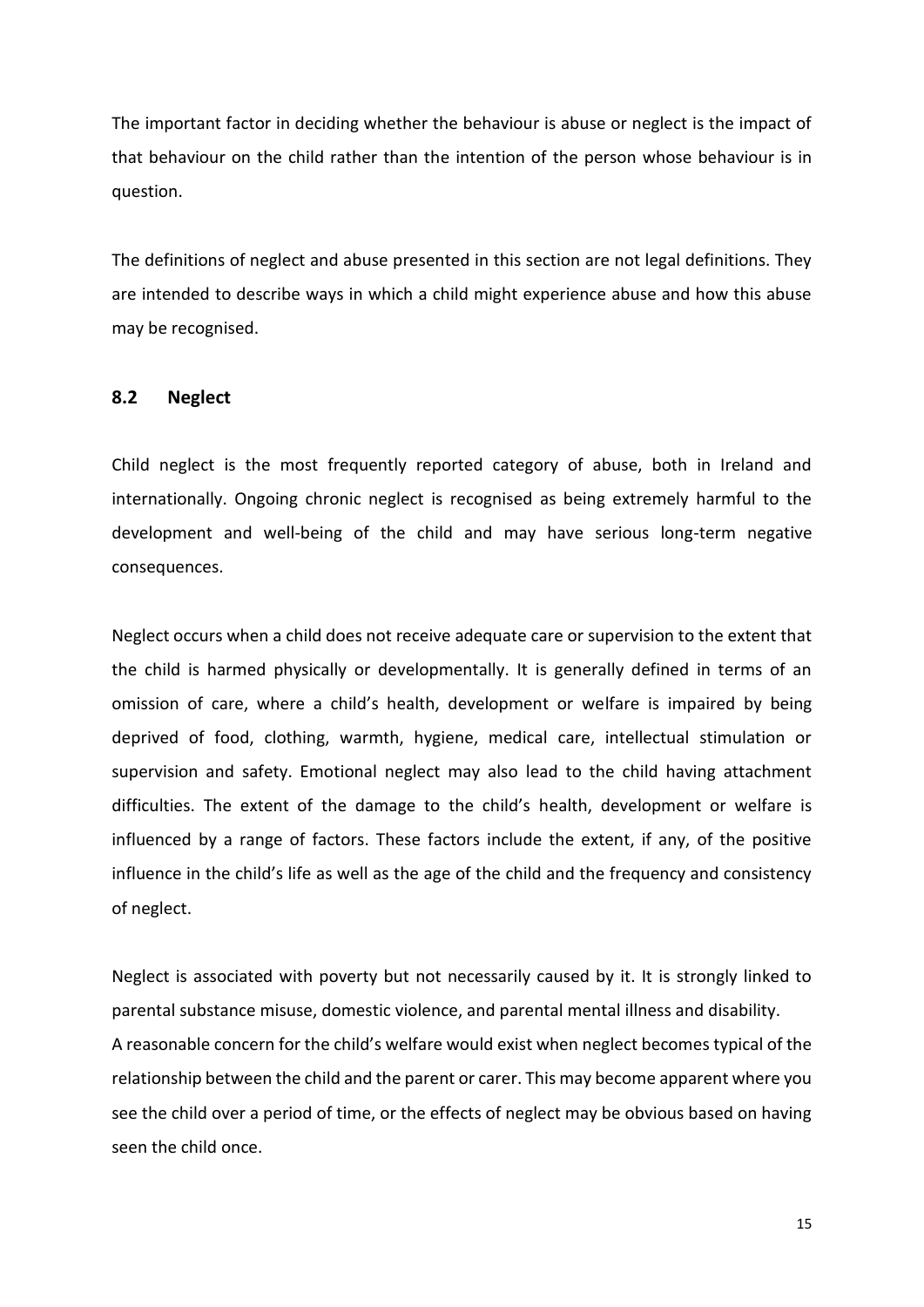The following are features of child neglect:

- Children being left alone without adequate care and supervision
- Malnourishment, lacking food, unsuitable food or erratic feeding
- Non-organic failure to thrive, i.e., a child not gaining weight due not only to malnutrition but also emotional deprivation
- Failure to provide adequate care for the child's medical and developmental needs, including intellectual stimulation
- Inadequate living conditions unhygienic conditions, environmental issues, including lack of adequate heating and furniture
- Lack of adequate clothing
- Inattention to basic hygiene
- Lack of protection and exposure to danger, including moral danger, or lack of supervision appropriate to the child's age
- Persistent failure to attend school
- Abandonment or desertion.

### <span id="page-15-0"></span>**8.3 Emotional Abuse**

Emotional abuse is the systemic emotional or psychological ill-treatment of a child as part of the overall relationship between a care giver and a child. Once-off and occasional difficulties between a parent/carer and child are not considered emotional abuse. Abuse occurs when a child's basic need for attention, affection, approval, consistency and security are not met, due to incapacity or indifference from their parent or caregiver. Emotional abuse can also occur when adults responsible for taking care of the children are unaware of and unable (for a range of reasons) to meet their children's emotional and developmental needs. Emotional abuse is not easy to recognise because the effects are not easily seen.

A reasonable concern for the child's welfare would exist when the behaviour becomes typical of the relationship between the child and the parent or carer. Emotional abuse may be seen in some of the following ways: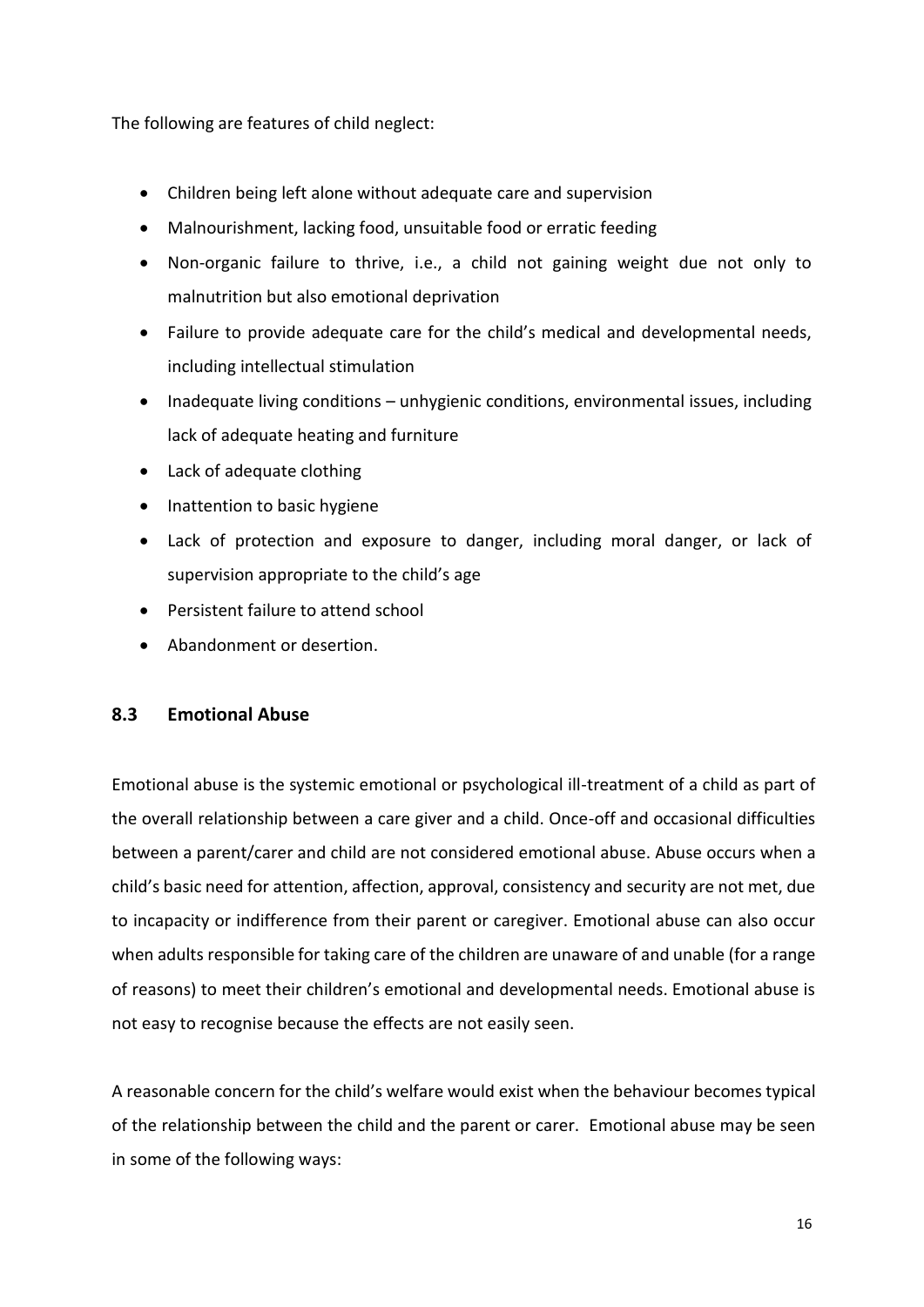- Rejection
- Lack of comfort and love
- Lack of attachment
- Lack of proper stimulation (e.g., fun and play)
- Lack of continuity of care (e.g., frequent moves, particularly unplanned)
- Continuous lack of praise and encouragement
- Persistent criticism, sarcasm, hostility or blaming of the child
- Bullying
- Conditional parenting in which care, or affection of a child depends on his or her behaviours or actions
- Extreme overprotectiveness
- Inappropriate non-physical punishment (e.g., locking child in bedroom)
- Ongoing family conflicts and family violence
- Seriously inappropriate expectations of a child relative to his/her age and stage of development.

There may be no physical signs of emotional abuse unless it occurs with another type of abuse. A child may show signs of emotional abuse through their actions or emotions in several ways. These include insecure attachment, unhappiness, low self-esteem, educational and developmental underachievement, risk taking and aggressive behaviour.

It should be noted that no one indicator is conclusive evidence of emotional abuse. Emotional abuse is more likely to impact negatively on a child where it is persistent over time and where there is a lack of other protective factors.

### <span id="page-16-0"></span>**8.4 Physical Abuse.**

Physical abuse is when someone deliberately hurts a child physically or puts them at risk of being physically hurt. It may occur as a single incident or as a pattern of incidents. A reasonable concern exists where the child's health and/or development is, may be, or has been damaged as a result of suspected physical abuse.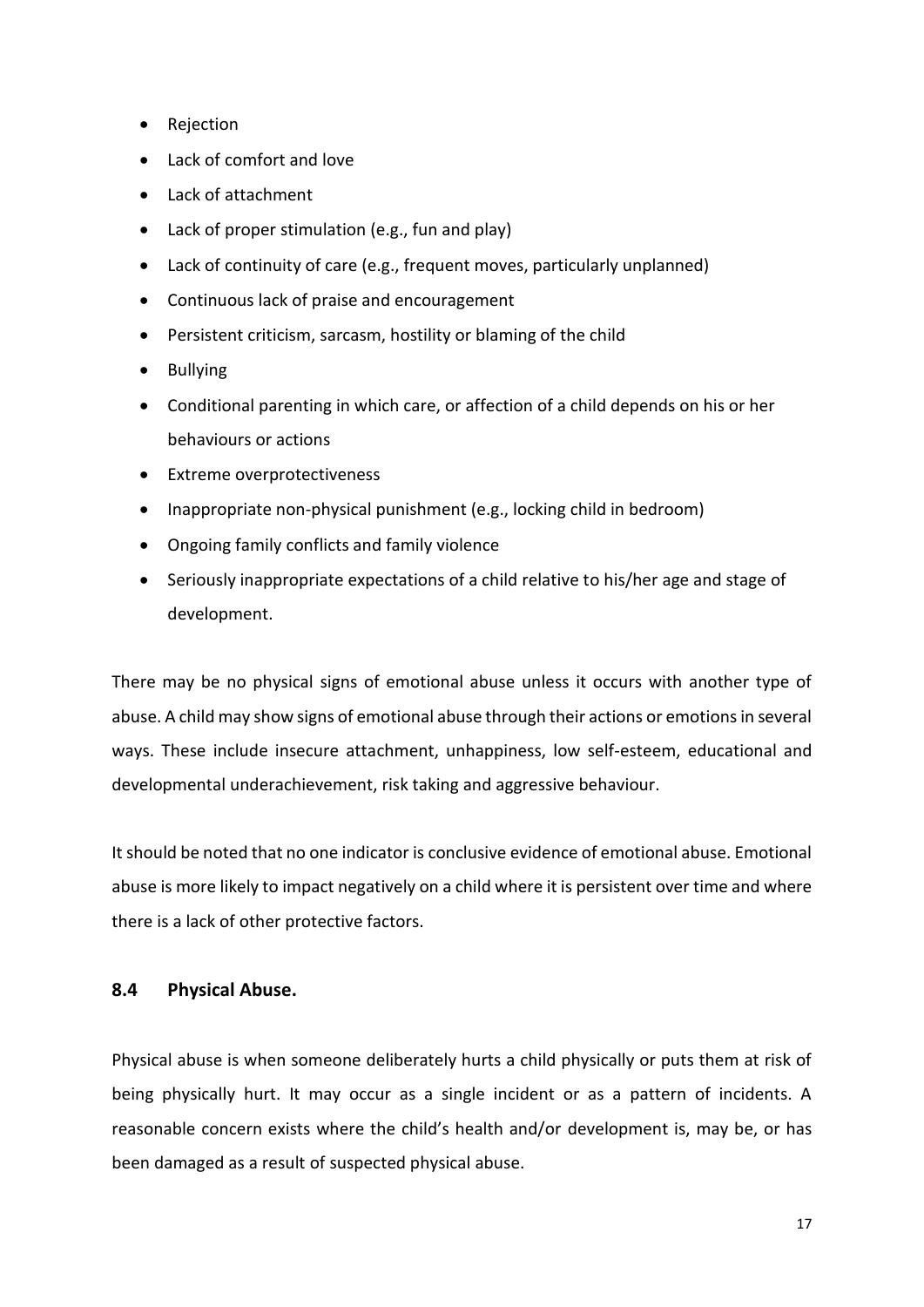Physical abuse can include:

- Physical punishment
- Beating, slapping, hitting or kicking
- Pushing, shaking or throwing
- Pinching, biting, choking or hair-pulling
- Use of excessive force in handling
- Deliberate poisoning
- Suffocation
- Fabricated/induced illness
- Female genital mutilation.

The Children First Act 2015 includes a provision that abolishes the common law defence of reasonable chastisement in court proceedings. This defence could previously be invoked by a parent or other person in authority who physically disciplined a child. The change in legislation now means that in prosecutions relating to assault or physical cruelty, a person who administers such punishment to a child cannot rely on the defence of reasonable chastisement in the legal proceedings. The result of this is that the protections in law relating to assault now apply to a child in the same way as they do an adult.

### <span id="page-17-0"></span>**8.5 Sexual Abuse**

Sexual abuse occurs when a child is used by another person for his or her gratification or arousal, or for that of others. It includes the child being involved in sexual acts (masturbation, fondling, oral or penetrative sex) or exposing the child to sexual activity directly or through pornography.

Child sexual abuse may cover a wide spectrum of abusive activities. It rarely involves just a single incident and, in some instances, occurs over a number of years. Child sexual abuse most commonly happens within the family, including older siblings and extended family members.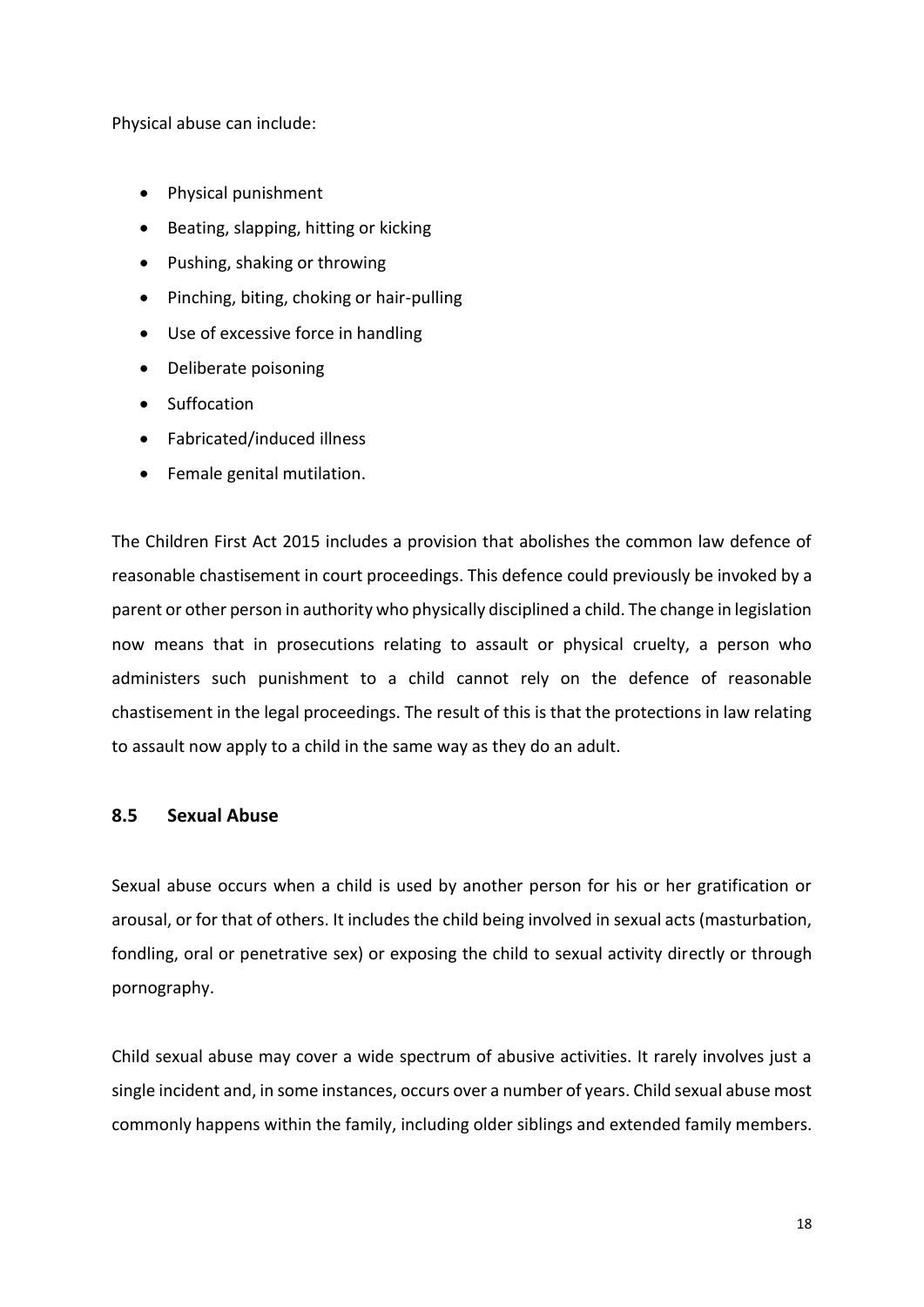Cases of sexual abuse may come to light through disclosure by the child or his or her siblings/friends, from the suspicions of an adult, and/or by physical symptoms. It should be remembered that sexual activity involving a young person may be sexual abuse even if the young person concerned does not themselves recognise it as abusive.

Examples of child sexual abuse include the following:

- Any sexual act intentionally performed in the presence of a child
- Any invitation to sexual touching or intentional touching or molesting of a child's body whether by a person or object for the purpose of sexual arousal or gratification
- Masturbation in the presence of a child or the involvement of a child in the act of masturbation
- Sexual intercourse with a child, whether oral, vaginal or anal
- Sexual exploitation of a child, which includes:
- ➢ Inviting, inducing or coercing a child to engage in prostitution or the production of child pornography (for example, exhibition, modelling or posing for the purpose of sexual arousal, gratification or sexual act, including its recording (on film, video tape or other media) or the manipulation, for those purposes, of an image by computer or other means)
- $\triangleright$  Inviting, inducing or coercing a child to participate in, or to observe, any sexual, indecent or obscene act
- $\triangleright$  Showing sexually explicit material to children, which is often a feature of the 'grooming' process by perpetrators of abuse
- Exposing a child to inappropriate or abusive material through information and communication technology
- Consensual sexual activity involving an adult and an underage person.

An Garda Siochana will deal with any criminal aspects of a sexual abuse case under the relevant criminal justice legislation. The prosecution of a sexual offence against a child will be considered within the wider objective of child welfare and protection. The safety of the child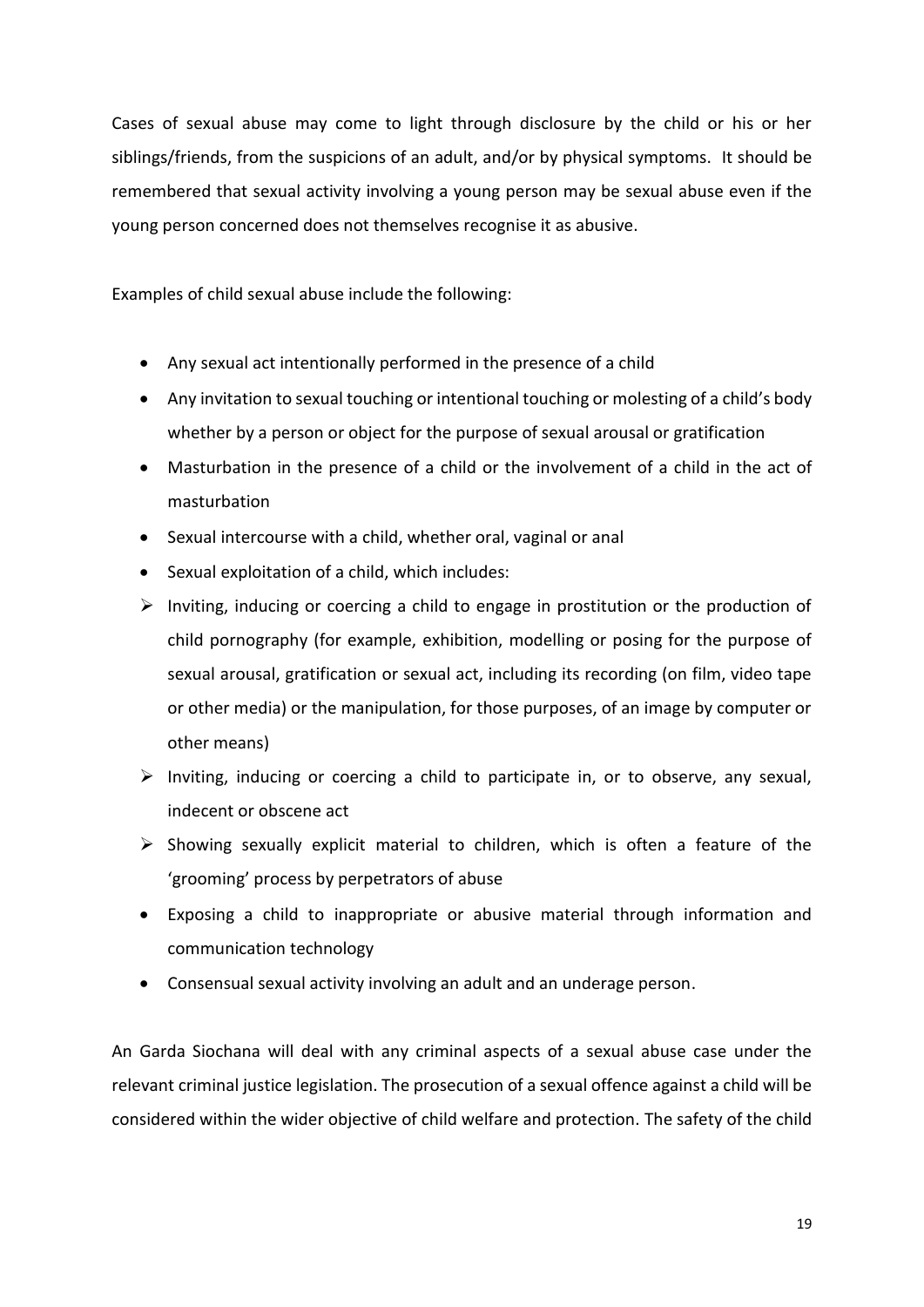is paramount and at no stage should the child's safety be compromised because of concern for the integrity of a criminal investigation.

In relation to child sexual relationships, it should be noted that in criminal law the age of consent to sexual intercourse is 17 years for both boys and girls. Any sexual relationship where one or both parties are under the age of 17 is illegal. However, it may not be regarded as child sexual abuse.

# <span id="page-19-0"></span>**9. Circumstances Which Make Children More Vulnerable to Harm**

Some children may be more vulnerable to abuse than others. There may be particular times or circumstances when a child may be more vulnerable to abuse in their lives. In particular, children who have disabilities, children with communication difficulties, children in care or living away from home, or children with a parent or parents with problems in their own lives, may be more susceptible to harm.

The following list is a range of issues that may place a child at greater risk to abuse or neglect. However, it is important to remember that the presence of any of these factors does not necessarily mean that a child in these circumstances or setting is being abused.

### **Parent/carer factor include:**

- Drug and alcohol misuse
- Addiction, including gambling
- Mental health issues
- Parental disability issues, including learning or intellectual disability
- Conflictual relationships
- Domestic violence
- Adolescent parents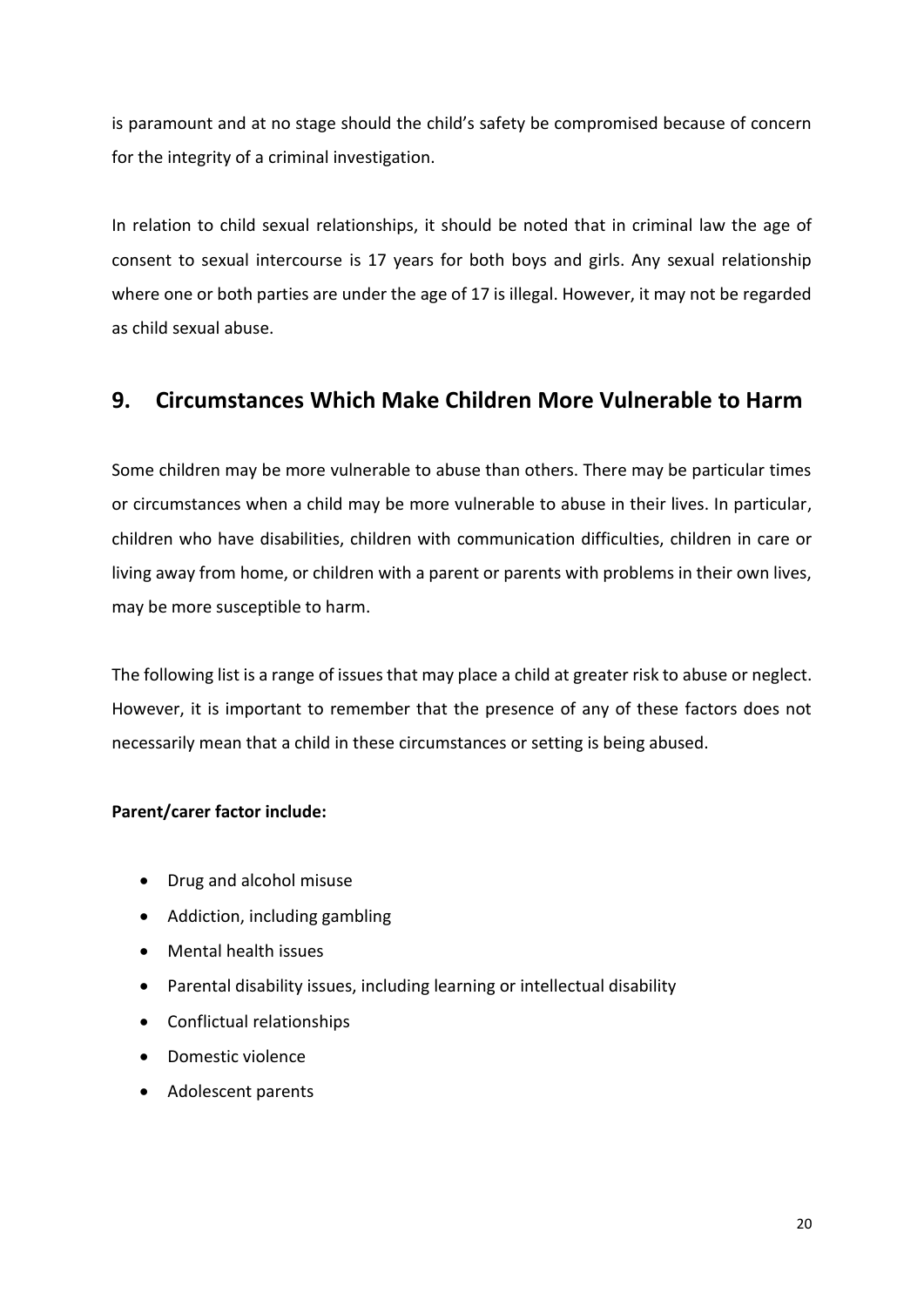# **Child factors include:**

- Age
- Gender
- Sexuality
- Disability
- Mental health issues, including self-harm and suicide
- Communication difficulties
- Trafficked/exploited
- Previous abuse
- Young carer
- •

# **Community factors include:**

- Cultural, ethnic, religious or faith-based norms in the family or community which may not meet the standards of child protection and welfare required in this jurisdiction
- Culture specific practices, including
	- $\triangleright$  Female genital mutilation
	- ➢ Forced marriage
	- ➢ Honour-based violence
	- ➢ Radicalisation

### **Environmental factors include:**

- Housing issues
- Children who are out of home and not living with their parents, whether temporarily or permanently
- Poverty/begging
- Bullying
- Internet and social media related concerns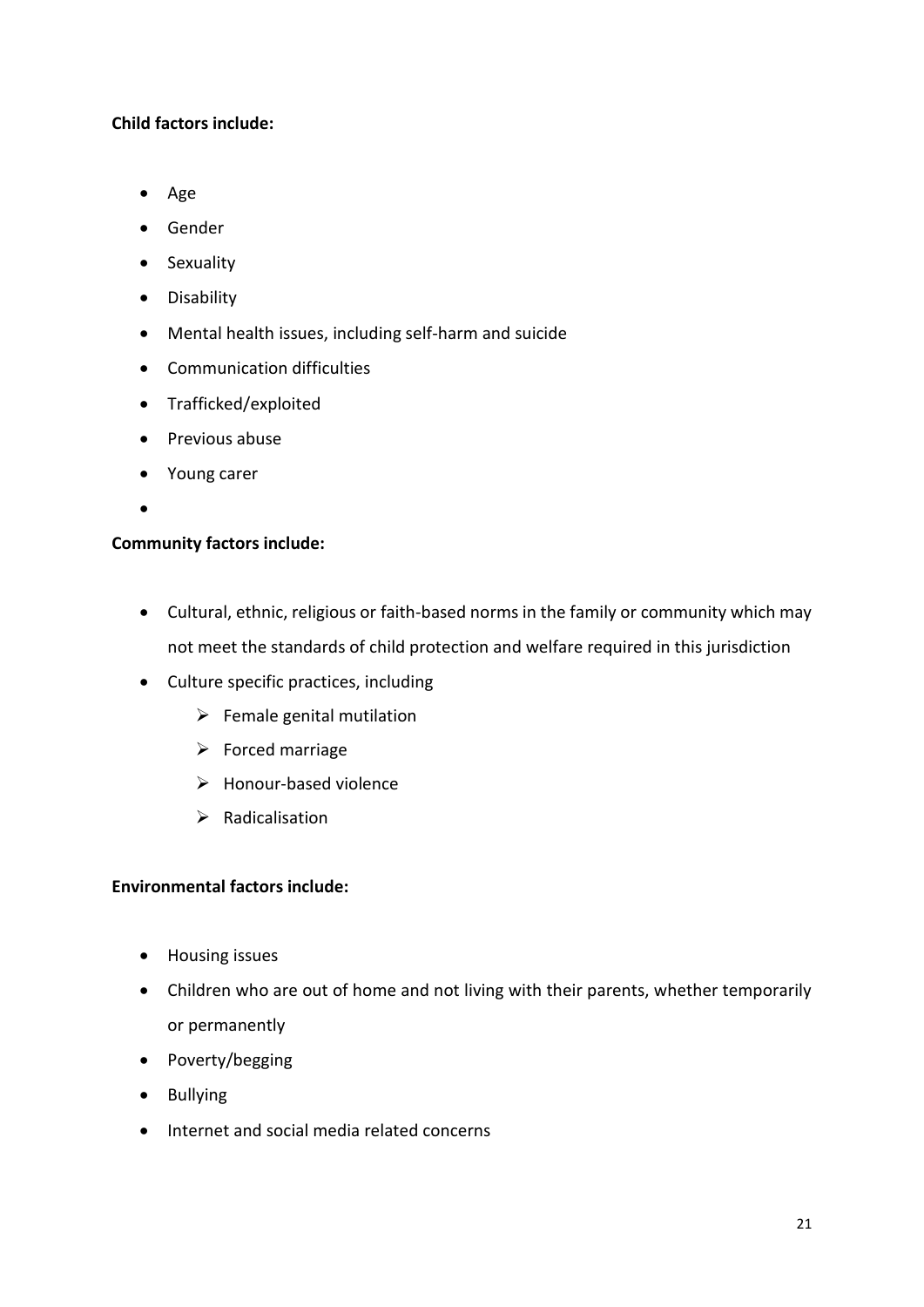# **Poor motivation or willingness of parents/guardians to engage:**

- Non-attendance at appointments
- Lack of insight or understanding of how the child is being affected
- Lack of understanding about what needs to happen to bring about change
- Avoidance of contact and reluctance to work with services
- Inability or unwillingness to comply with agreed plans.

# <span id="page-21-0"></span>**10. Reporting Procedure**

# <span id="page-21-1"></span>**10.1 Reasonable grounds for concern**

Tusla should always be informed when a person has reasonable grounds for concern that a child may have been, is being or is at risk of being abused or neglected.

Reasonable grounds for a child protection or welfare concern include:

- Evidence, for example an injury or behaviour, that is consistent with abuse and is unlikely to have been caused in any other way
- Any concern about possible sexual abuse
- Consistent signs that a child is suffering emotional or physical neglect
- A child saying or indicating by other means that he or she has been abused
- Admission or indication by an adult or a child of an alleged abuse they committed
- An account from a person who saw the child being abused.

A concern about a potential risk to children posed by a specific person, even if the children are unidentifiable, should also be communicated to Tusla- Child and Family Agency. The guiding principles in regard to reporting child abuse or neglect may be summarised as follows:

(i) the safety and well-being of the child must take priority.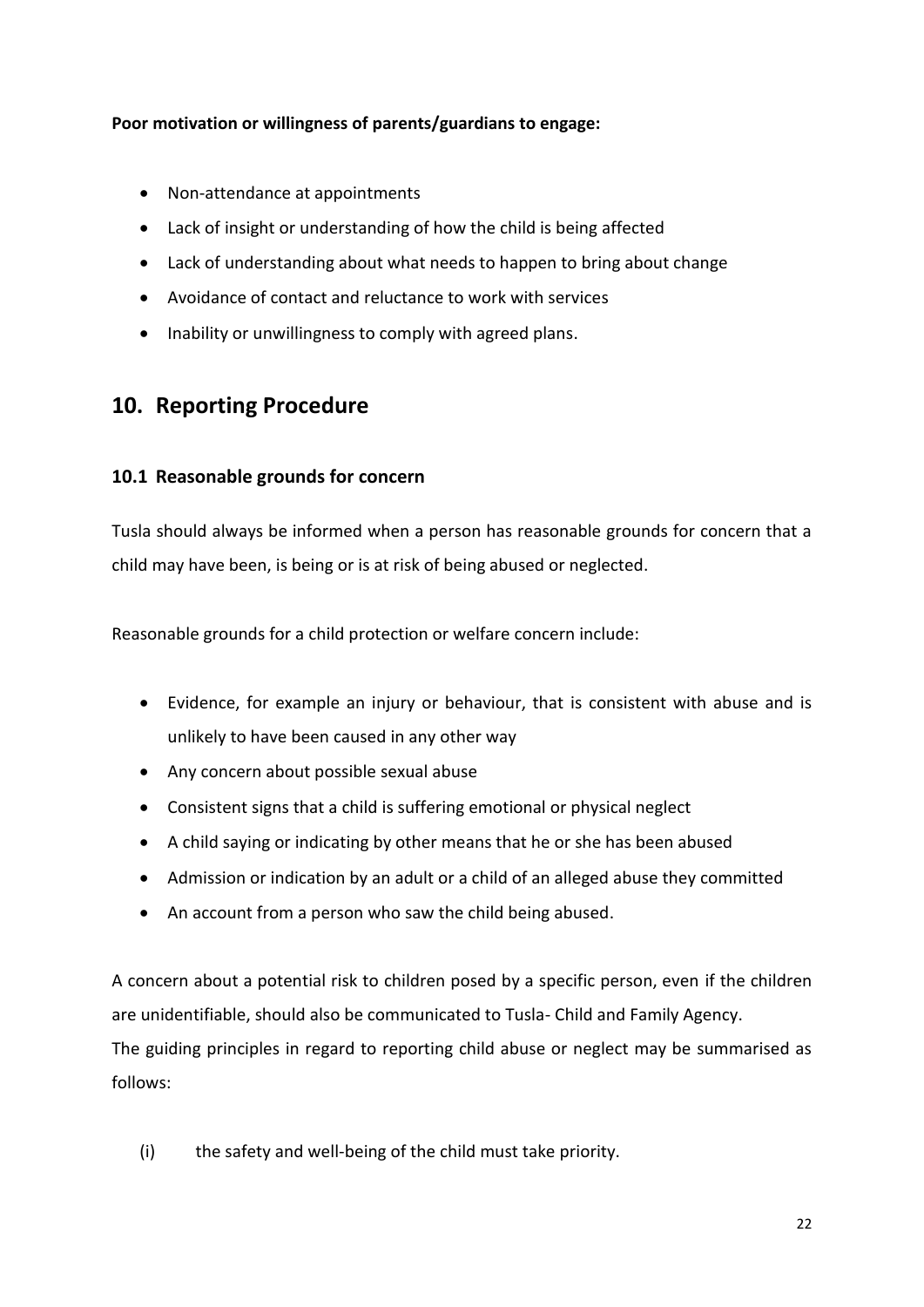(ii) reports should be made without delay to Tusla, Child and Family Agency.

Any reasonable concern or suspicion of abuse or neglect must elicit a response. Ignoring the signals or failing to intervene may result in ongoing or further harm to the child. Any professional who suspects child abuse or neglect should inform the parents/carers if a report is to be submitted to Tusla, or to An Garda Síochána, unless doing so is likely to endanger the child.

### <span id="page-22-0"></span>**10.2 Reporting Procedure within the Crann Centre (internal)**

If a concern arises regarding the safety and welfare of a child, in the context of the work of the Crann Centre it must be reported to the DLP (or Deputy in their absence).

Crann Centre workers will report concerns to the Designated or Deputy DLP who will (in consultation with the worker) consider the information and determine if reasonable grounds for concern exist, - that is, if a child may have been, is being, or is at risk of being abused or neglected.

If the DLP determines that reasonable grounds exist, they will notify Tusla, using the standard report form via the Tusla website [\(www.tusla.ie\)](http://www.tusla.ie/).

If a report is to be submitted to Tusla, the DLP will inform the parents/carers of the child that a report is being made if it is appropriate to do so - that is, the child will not be endangered by doing so. (Refer to Appendix 2 Talking to Parents about concerns you have about their Children).

Information will be supplied to Tusla by the Crann Centre DLP that will help the Duty Social Worker assess the concern, including:

- The child's name, address and age
- Names and addresses of parents/guardians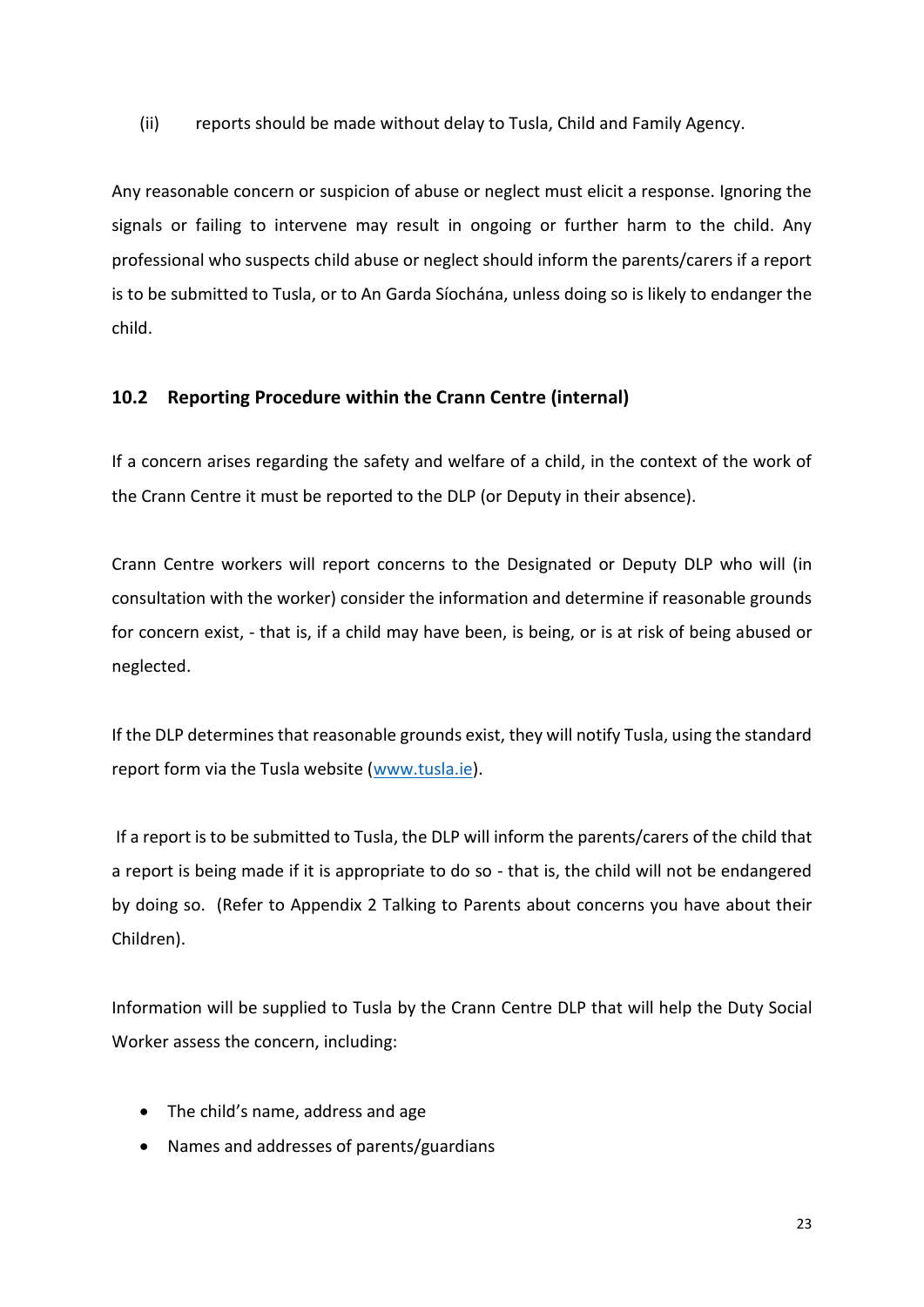- Names if known, of who is allegedly harming the child or not caring for them appropriately
- A detailed account of the Crann Centre's grounds for concern (e.g., details of the allegation, dates of incidents, and description of injuries)
- Names of other children in the household
- Name of the school the child attends
- Worker's name, contact details and relationship to the child.

If the Crann Centre are concerned about a child but unsure of whether their concerns should be reported to Tusla, they will contact the Duty Social Worker informally to discuss the concern. This consultation provides an opportunity to discuss the concern in general and to decide whether a formal report of the concern to Tusla is appropriate at this stage.

Should the DLP make the decision not to report to Tusla, they must:

- Make a written record of the reasons for not reporting
- Make a written record of any actions taken by the Crann Centre as a result of the concern
- Provide the worker who raised the concern with a clear written record of the reasons why the concern is not being reported to Tusla
- Advise the worker who raised the concern that if they continue to be concerned, they are free to make a report to Tusla or An Garda Síochána.

If the DLP decides not to make a report but the worker raising the concern believes that reasonable grounds exist, they can make a report directly to Tusla and inform the DLP that they are reporting independently. The individual worker has protections under the Protection for Persons Reporting Child Abuse Act 1998, should they report independently.

In an emergency, any person can directly report a child abuse or neglect concern to Tusla, or to An Garda Síochána. A report can be made in person, by telephone or in writing.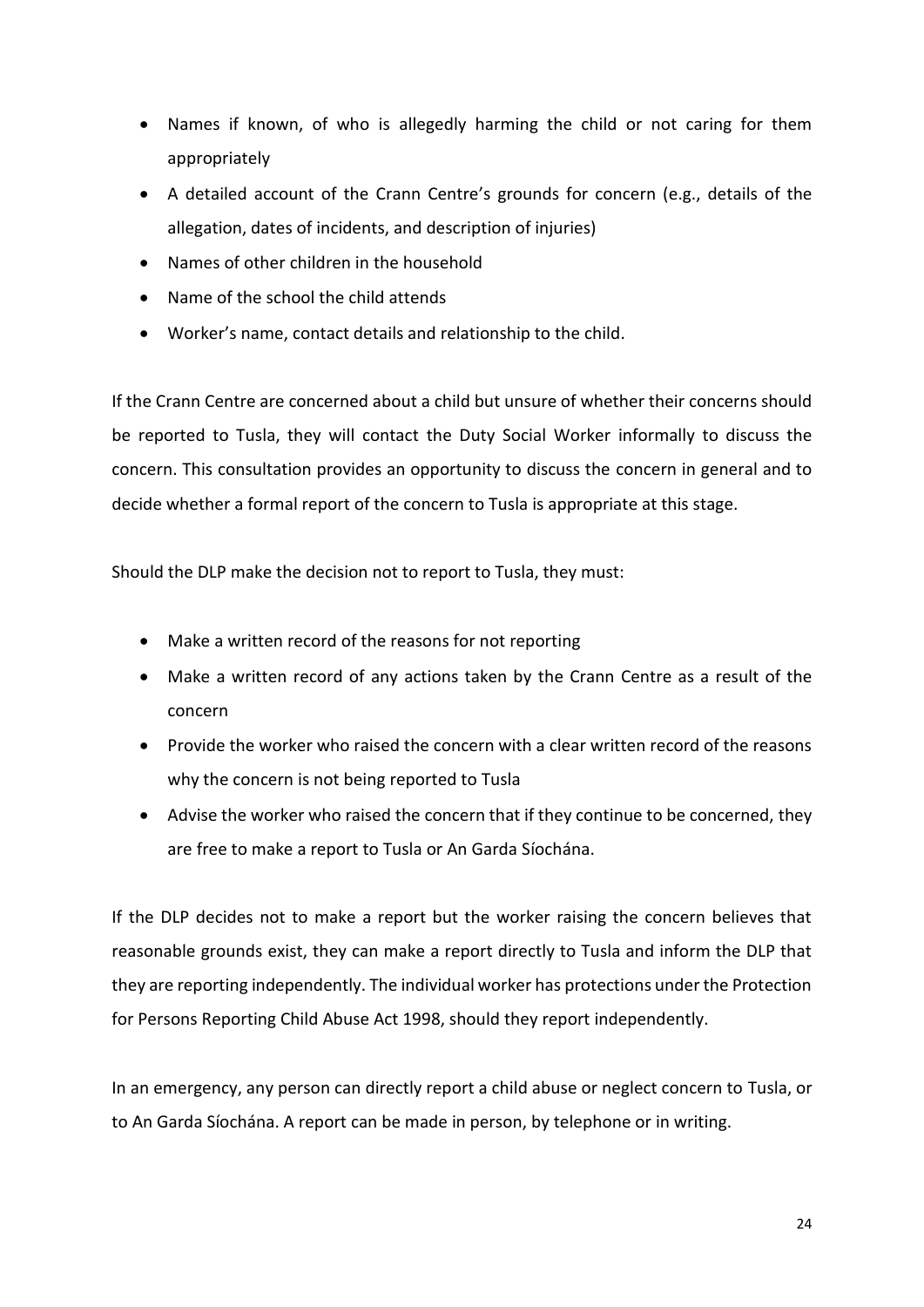If a Crann Centre worker makes a direct report (in an emergency) they must notify the DLP, to enable the organisation to ensure the process is undertaken in line with policy, procedure and best practice guidelines. They will also offer support and guidance to the worker regarding their concerns.

(Contact numbers for the Child and Family Agency offices nationwide are available on the Child and Family Agency website [\(www.tusla.ie\)](http://www.tusla.ie/) and in Appendix 3).

### <span id="page-24-0"></span>**10.3 Dealing with disclosures from Children**

Remember, a child may disclose abuse to you as a trusted adult at any time during your work with them. It is important that you are aware and prepared for this.

- 1. Be as calm and natural as possible.
- 2. Remember that you have been approached because you are trusted and possibly liked.
- 3. Do not panic.
- 4. Be aware that disclosures can be very difficult for the child.
- 5. Remember, the child may initially be testing your reactions and may only fully open up over a period of time.
- 6. Listen to what the child has to say. Give them the time and opportunity to tell as much as they are able and wish to.
- 7. Do not pressurise the child. Allow them to disclose at their own pace using their own words.
- 8. Conceal any signs of disgust, anger or disbelief.
- 9. Do not give an undertaking of secrecy.
- 10. Accept what the child has to say false disclosures are very rare.
- 11. Don't ask the child to repeat the story.
- 12. Make a detailed written account of what the child disclosed to you, using the child's own words, as soon as possible afterwards, and date and sign it.
- 13. It is important to differentiate between the person who carried out the abuse and the act of abuse itself. The child quite possibly may love or strongly like the alleged abuser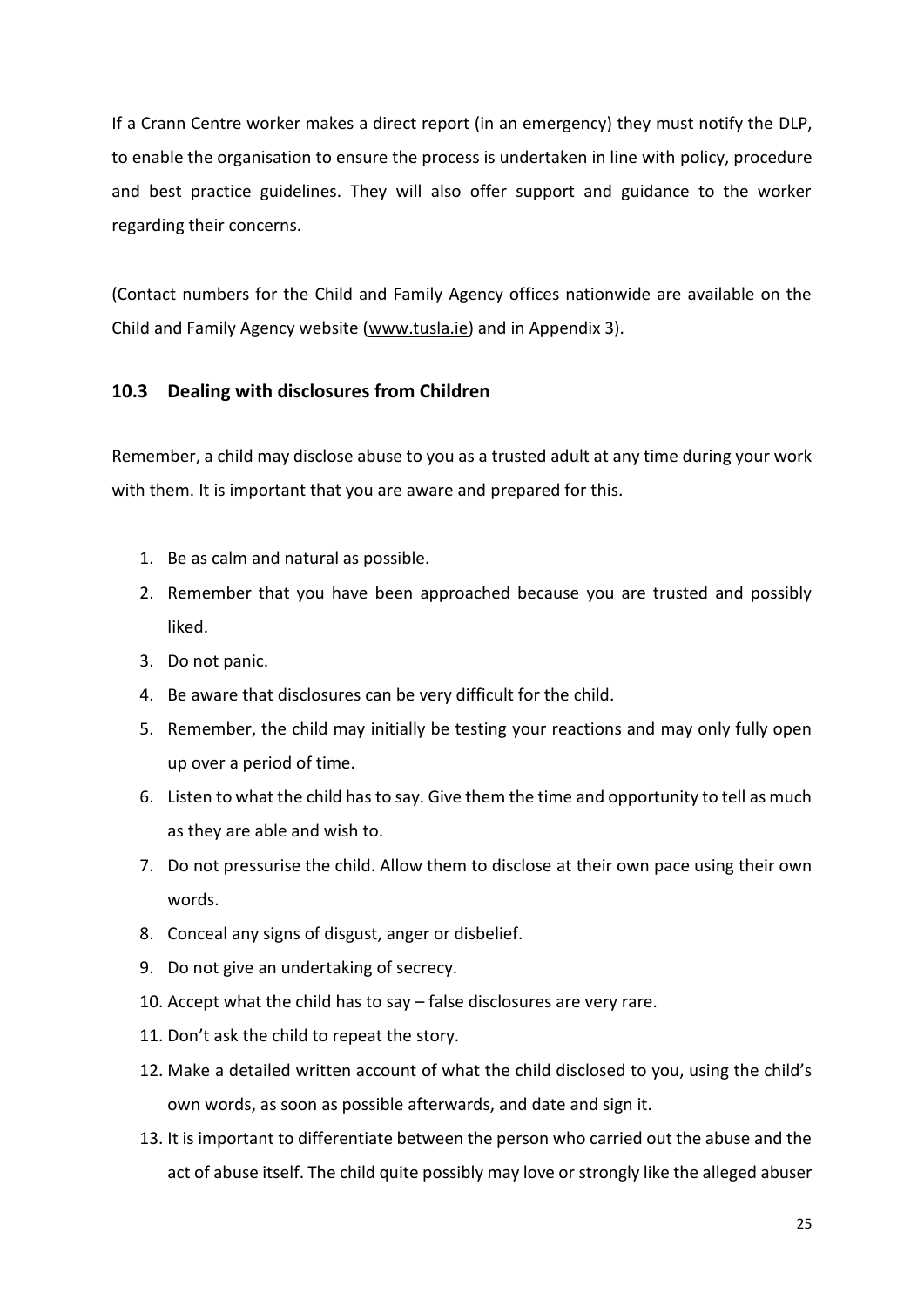while also disliking what was done to them. It is important therefore to avoid expressing any judgement on, or anger towards, the alleged perpetrator while talking with the child.

- 14. It may be necessary to reassure the child that your feelings towards him or her have not been affected in a negative way as a result of what they have disclosed.
- 15. Inform the child that you will be sharing this information only with people who understand this area and can help.

### <span id="page-25-0"></span>**10.4 Disclosures of historical abuse**

If information arises that a person who is now an adult suffered abuse as a child, it must be reported to the Crann Centre DLP or Deputy DLP. The DLP (or Deputy in their absence) will submit a 'retrospective abuse report form' (RARF) which can be found on the Tusla website [\(www.tusla.ie\)](http://www.tusla.ie/). The information supplied will support Tusla in their assessment of any ongoing child protection concerns. Tusla will take necessary actions to ensure that any child who may be at risk of harm is protected.

# <span id="page-25-1"></span>**11. Dealing with allegations against Workers**

Should an allegation of abuse or inappropriate conduct in relation to a child be made against a Crann Centre worker, it will be assessed promptly and carefully by the organisation. Two people will be appointed to manage the two separate procedures for:

- 1. The child (child protection and welfare policy and procedure)
- 2. The worker (organisational HR policy and procedure)

Action taken in reporting an allegation of child abuse against a worker should be based on an opinion formed reasonably and in good faith, using the standard reporting procedure (as set out earlier in this document). The first priority is to ensure that no child is exposed to unnecessary risk and the organisation will take necessary protective measures. These measures will be proportionate to the level of risk and will not unreasonably penalise the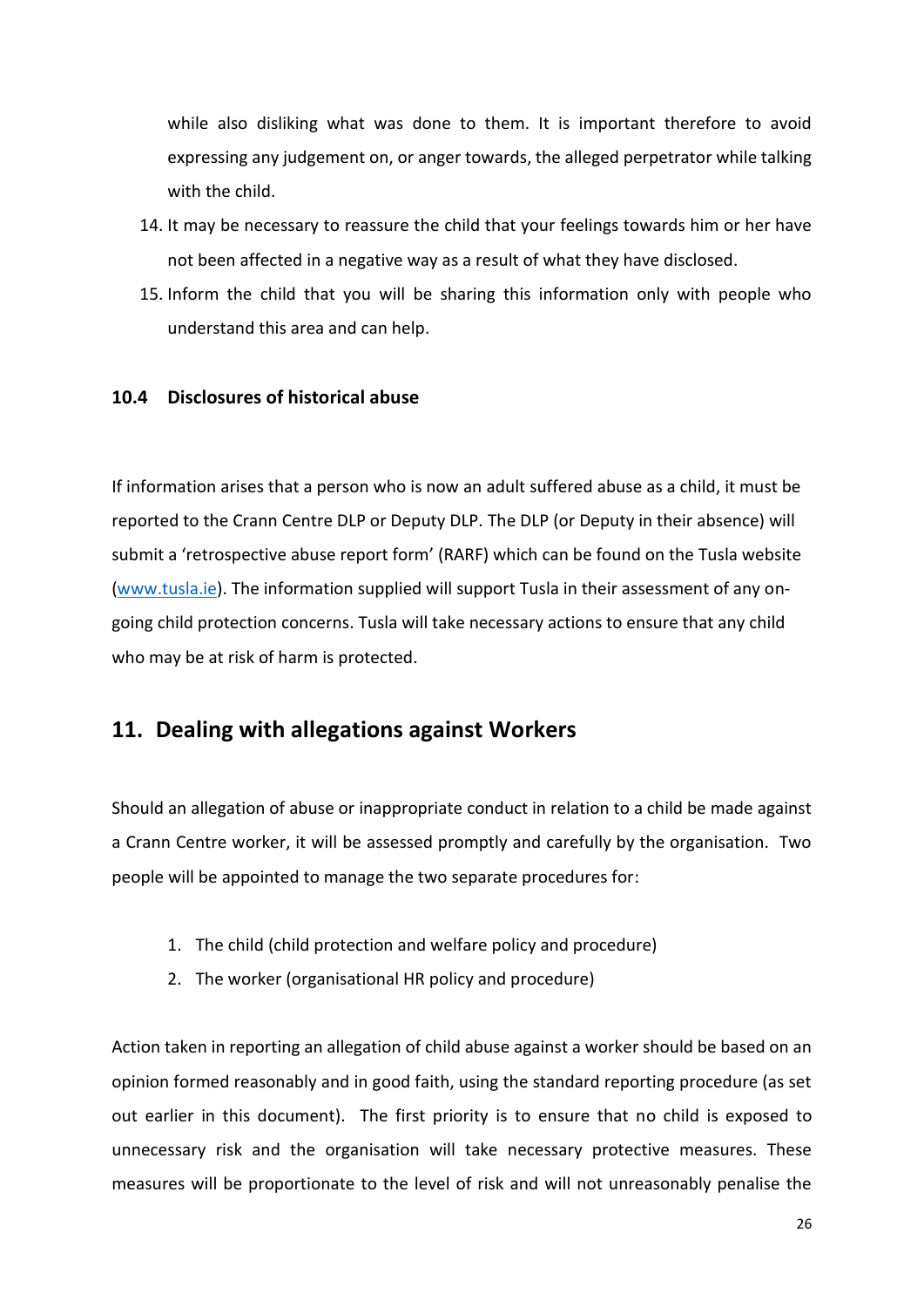worker (e.g., worker removed from duties, including possible suspension with pay pending a full investigation). All action taken by the organisation will be in line with agreed policies and procedures, employment contracts and rules of natural justice.

A senior manager will be appointed to advise the worker's member that an allegation has been made against them and the nature of the allegation. The person will be afforded an opportunity to respond and the response will be noted, and submitted to Tusla, should a standard report be submitted.

The person who the allegation has been made against will be informed if it is the decision of the organisation to submit a report to the statutory authorities and that the Crann Centre will cooperate fully with any assessment or investigation that ensues. This will be undertaken without delay. The DLP will liaise closely with investigating bodies (Tusla, Children and Family Agency/An Garda Síochána) to ensure that actions taken by the organisation do not undermine or frustrate any investigations.

Parents/carers will be kept informed of the process and action taken by the organisation in respect of the allegation. The CEO will be informed with due regard for privacy and fair procedure of the individual involved.

The organisation recognises that the individual who the allegation is made against will require support during this process and this will be provided on a confidential basis.

The outcome of any investigation and/or assessment by the statutory authorities, will inform and assist the organisation in reaching a decision about the action to be taken in the longer term concerning the worker. An internal investigation under the Crann Centre Disciplinary and Grievance Policies may be undertaken.

Should a statutory investigation or criminal proceedings be undertaken against an employee in relation to a child outside the context of an employee's role, the employee must report this to the Chief Executive Officer of the Crann Centre.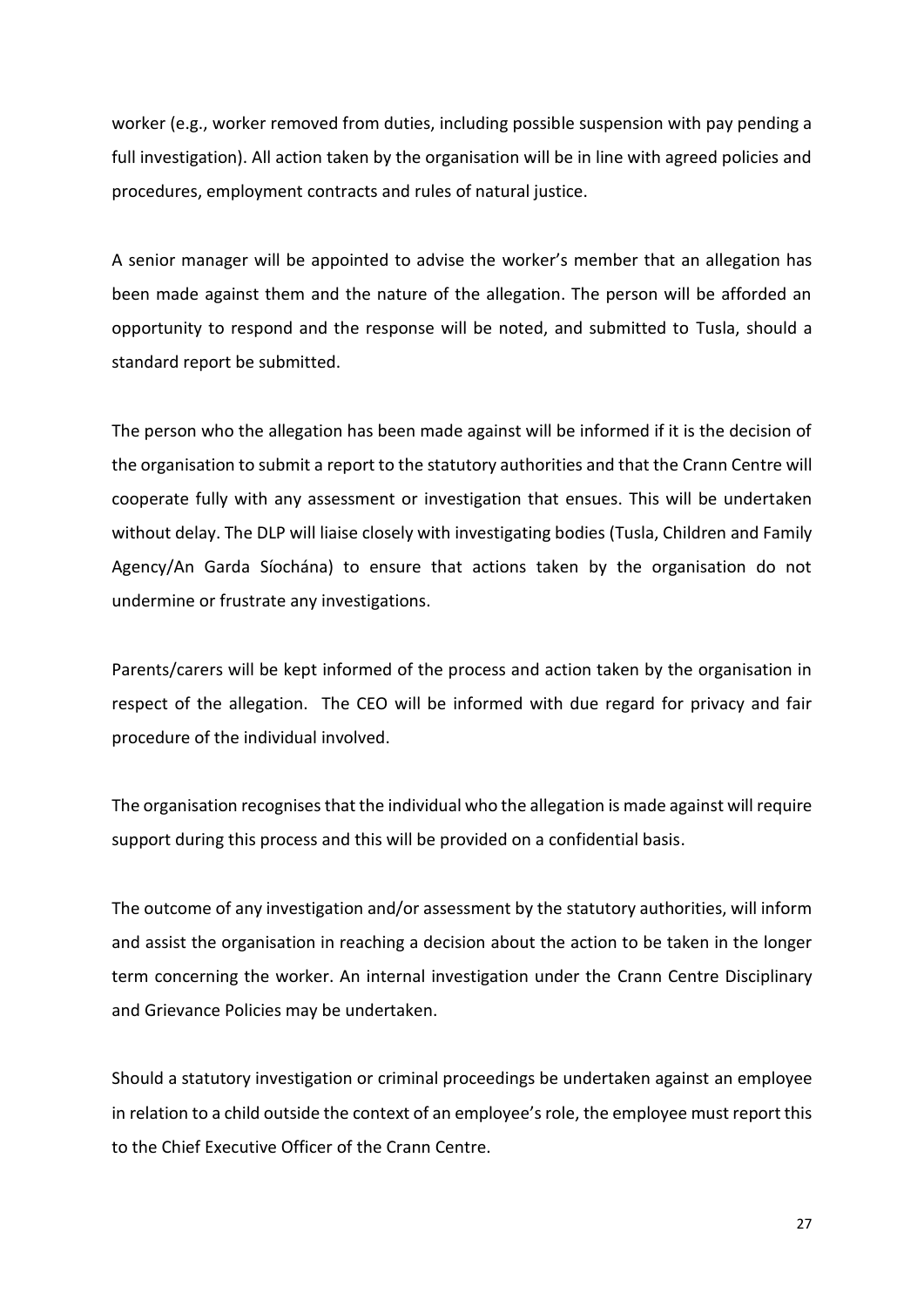# <span id="page-27-0"></span>**12. Implementation and Review**

It is the responsibility of the Crann Centre management and Board to ensure that policies and procedures are in place and operating effectively. This policy and procedure will be reviewed every two years or sooner if there has been a material change in any issues to which it refers.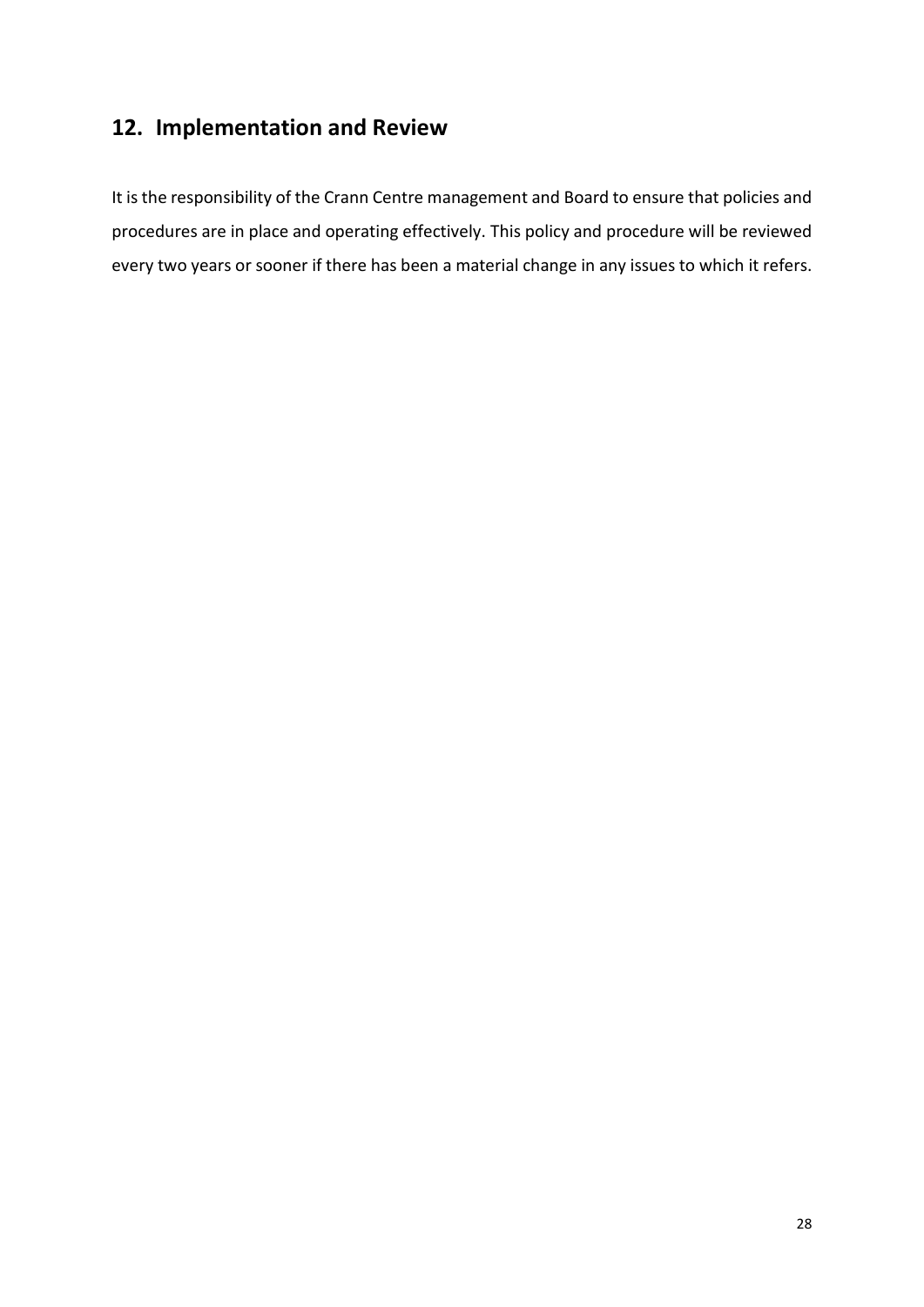# <span id="page-28-0"></span>**13. Appendix One – Legislation, National Guidance and Standards**

The information below gives a brief overview of relevant legislation, (it is not intended as legal opinion or advice and the original legislation should be consulted as required).

**The UN Convention on the Rights of the Child** (UNCRC) is an international treaty that recognises the human rights of children, defined as persons up to the age of 18 years. It was adopted by the UN in 1989 and ratified by Ireland in 1992. It pledges to protect and promote children's rights to survive and thrive, to learn and grow, to make their voices heard and to reach their full potential.

**The Childcare Act 1991 (and 2001)** is the primary legislation regulating childcare policy in Ireland. Under the Child Care Act 1991 Act, as amended by the Child and Family Agency Act 2013, the Child and Family Agency (CFA) has a statutory duty to promote the welfare of children who are not receiving adequate care and protection. Under the Act, the definition of a child is a person under 18 years of age who is not or has not been married. It establishes the principle that the welfare of the child is paramount.

**Children First Act 2015** places a number of statutory obligations on specific groups of professionals and on particular organisation's providing services to children. Through the provision of the Act it is intended to:

- Raise awareness of child abuse and neglect
- Provide for mandatory reporting for key professionals
- Improve child safeguarding arrangements in organisation's providing services to children
- Provide for cooperation and information-sharing between agencies when Tusla is undertaking child protection assessments.

This legislation also contains a provision that removes the defence of reasonable chastisement in relation to corporal punishment as part of court proceedings.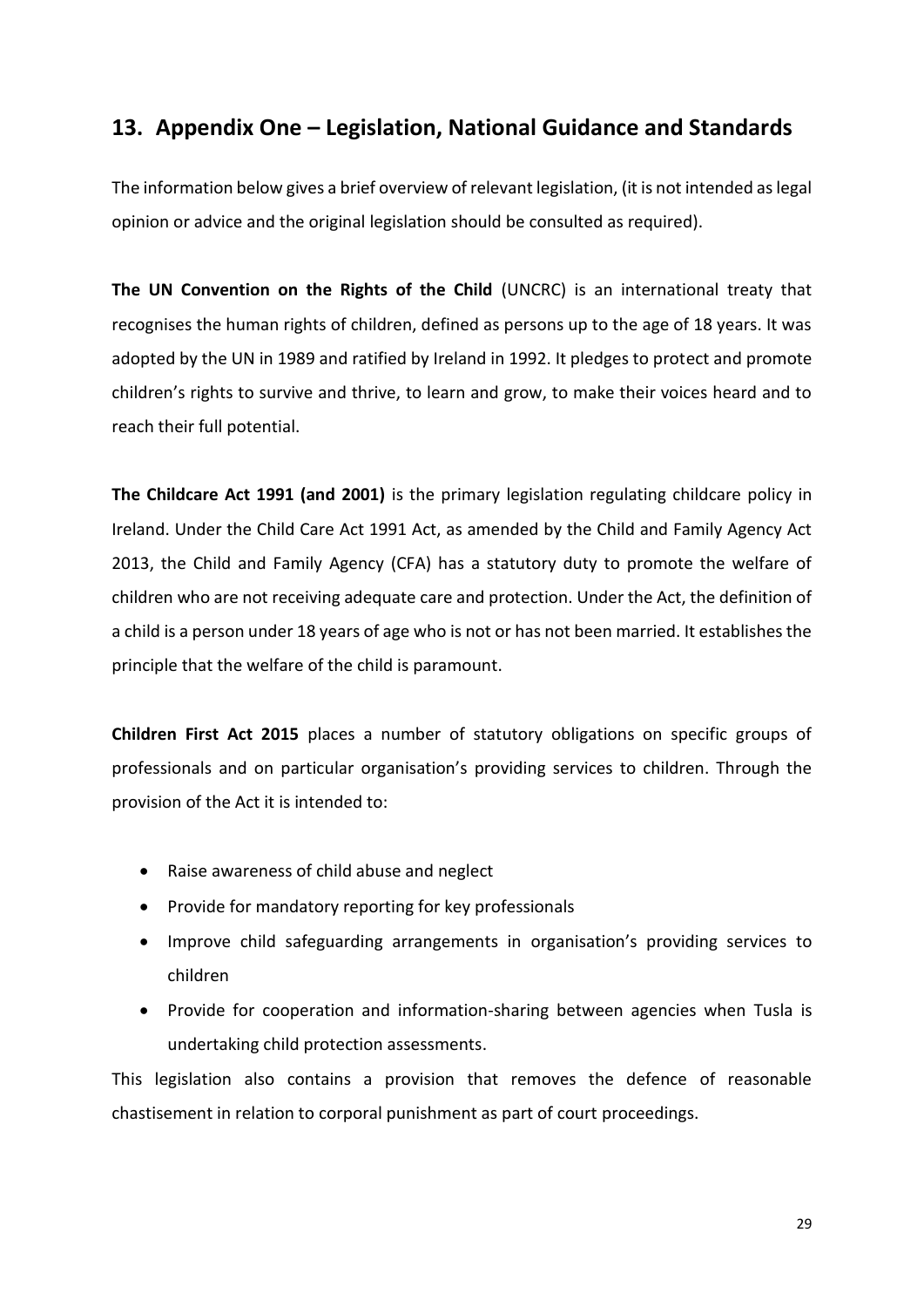**The Protection for Persons Reporting Child Abuse Act, 1998** makes provision for the protection from civil liability of persons who have reported suspected child abuse 'reasonably and in good faith' to designated officers of the Child and Family Agency or to any member of An Garda Síochána.

This protection applies to organisations as well as to individuals. This means that even if a communicated suspicion of child abuse proves unfounded, a plaintiff who took an action would have to prove that the person who communicated the concern had not acted reasonably and in good faith in making the report.

**National Vetting Bureau (Children and Vulnerable Persons) Acts 2012-2016.** Under these Acts it is compulsory for employers to obtain vetting disclosures in relation to anyone who is carrying out relevant work with children or vulnerable adults. The Acts create penalties for persons who fail to comply with their provisions. Statutory obligations on employers in relation to Garda vetting requirements for persons working with children and vulnerable adults are set out in the Acts.

**Domestic Violence Act 1996** gives the CFA the power to intervene and protect individuals and their children from violence. Section 6 of the Act empowers the CFA to apply for orders for which a person could apply on his or her behalf but is deterred from doing so through fear of trauma. The consent of the victim is not a prerequisite for such an application, although he or she must be consulted.

**Criminal Law (Sexual Offences) Act 2017** addresses the sexual exploitation of children and targets those who engage in this criminal activity. It creates offences relating to the obtaining or providing of children for the purposes of sexual exploitation. It also creates offences of the types of activity which may occur during the early stages of the predatory process prior to the actual exploitation of a child, for example, using modern technology to prey on children and making arrangements to meet with a child where the intention is to sexually exploit the child. The act also recognises the existence of underage, consensual peer relationships where any sexual activity falls within strictly defines age limits and the relationship is not intimidatory or exploitative.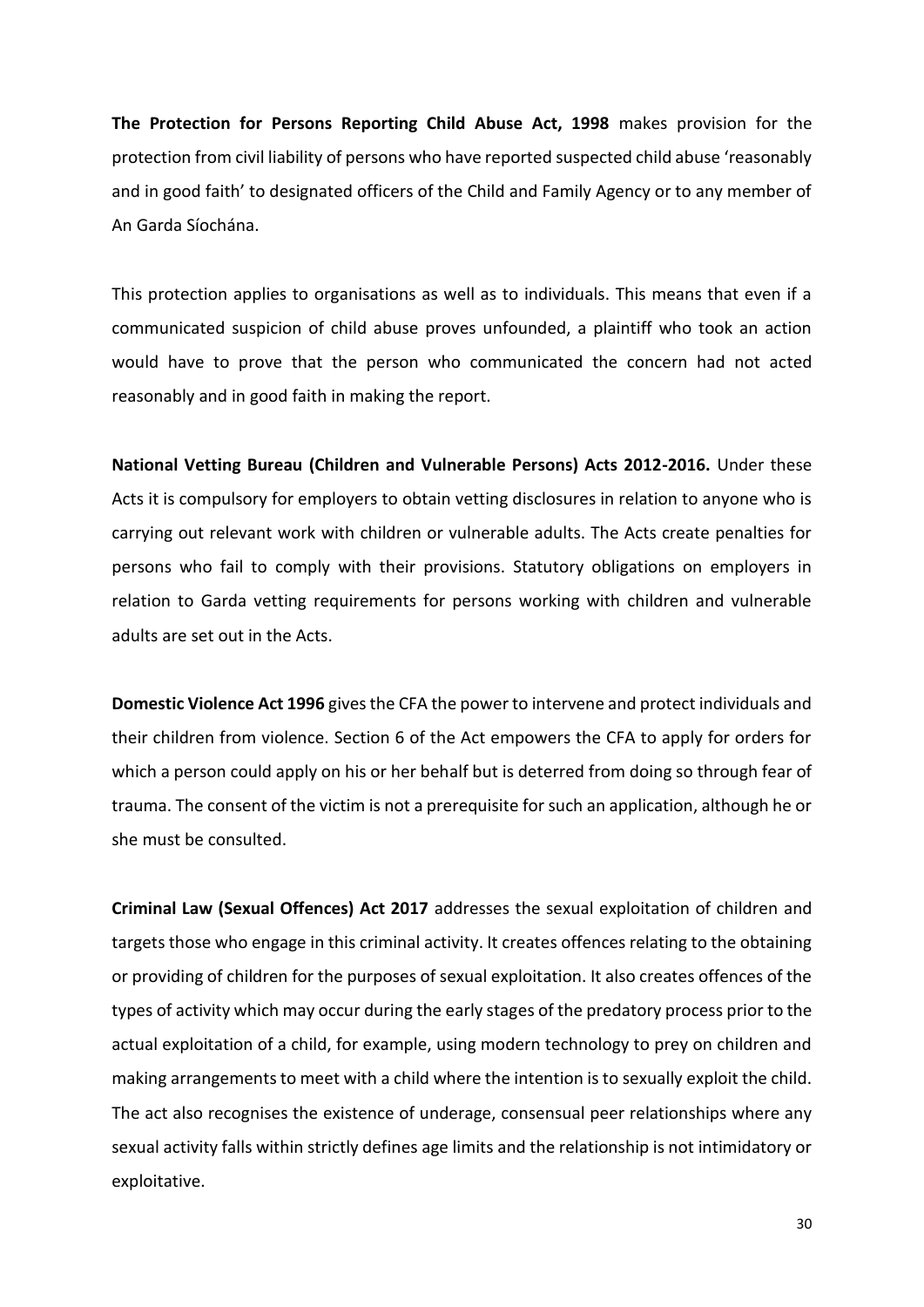**Data Protection Acts 1988 and 2003** applies to the processing of personal data. It gives a right to every individual, irrespective of nationality or residence, to establish the existence of personal data, to have access to any such data relating to him or her, and to have inaccurate data rectified or erased. It requires data controllers to make sure that the data they keep are collected fairly, are accurate and up to date, are kept for lawful purposes and are not used or disclosed in any manner incompatible with those purposes. It also requires both data controllers and data processors to protect the data they keep and imposes on them a special duty of care in relation to the individuals about whom they keep such data.

**Freedom of Information Acts 1997 and 2003** enable members of the public to obtain access, to the greatest extent possible consistent with the public interest and the right to privacy, to information in the possession of public bodies.

**The Criminal Justice (Withholding of Information on Offences against Children and Vulnerable Persons) Act 2012**. An act to provide, in connection with the protection of children and certain vulnerable adults, for offences of withholding information relating to the commission of certain arrestable offences (including certain sexual offences) against children, or certain arrestable offences (including certain sexual offences) against such adults.

**Protected Disclosures Act 2014** is defined in the Protected Disclosures Act 2014 as a disclosure of relevant information related to wrongdoing made by a worker in the manner specified under the Act. For the purposes of the Act, information is "relevant" if: In the reasonable belief of the worker, it tends to show one or more 'relevant wrongdoings' and it came to the attention of the worker in connection with the worker's employment. (Protected Disclosure Policy and Procedure, Tusla, 2016).

### **National Guidance and Standards**

**Children First National Guidance for the Protection and Welfare of Children and Young People (2017)** first published in 1999 to give effect to the provisions of the Childcare Act 1991 and revised in 2011, has been the national guidance for social workers, professionals, organisations and individuals to help keep children safe and protected from harm. The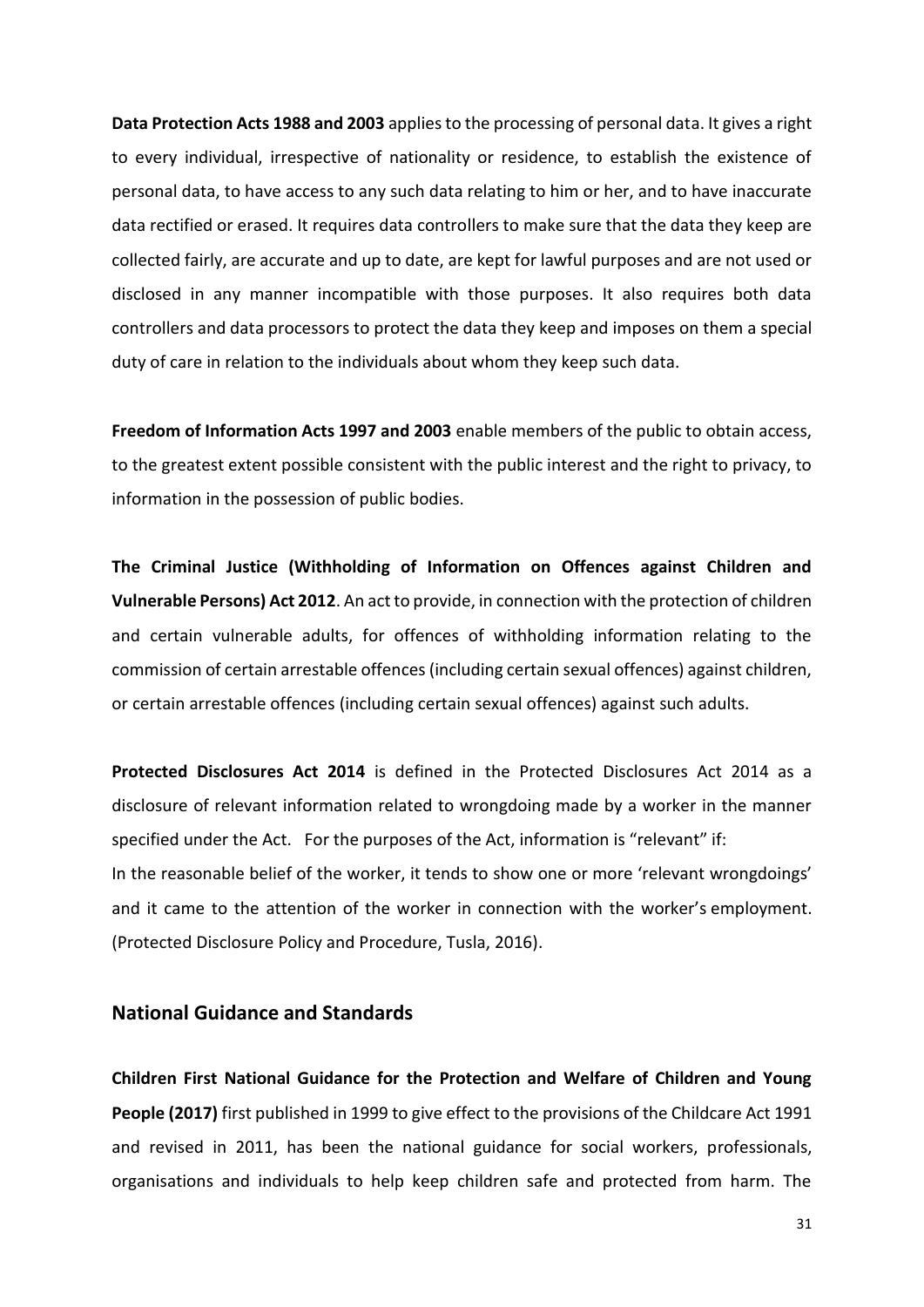Guidance document is intended to assist people in identifying and reporting child abuse and neglect and deal effectively with concerns. It emphasises that the needs of children and families must be at the centre of child protection and welfare services, and that the welfare of children is of paramount importance. It highlights the roles and responsibilities of Tusla, An Garda Síochána and Mandated Persons under the Children First Act 2015 and provides information about how the statutory agencies respond to reports of concerns made about children.

**The National Standards for the Protection and Welfare of Children have been developed by the Health Information and Quality Authority** (the Authority) to support continuous improvements in the care and protection of children in receipt of HSE child protection and welfare services. These outcome-based Standards provide a framework for the development of child-centred services in Ireland that protect children and promote their welfare.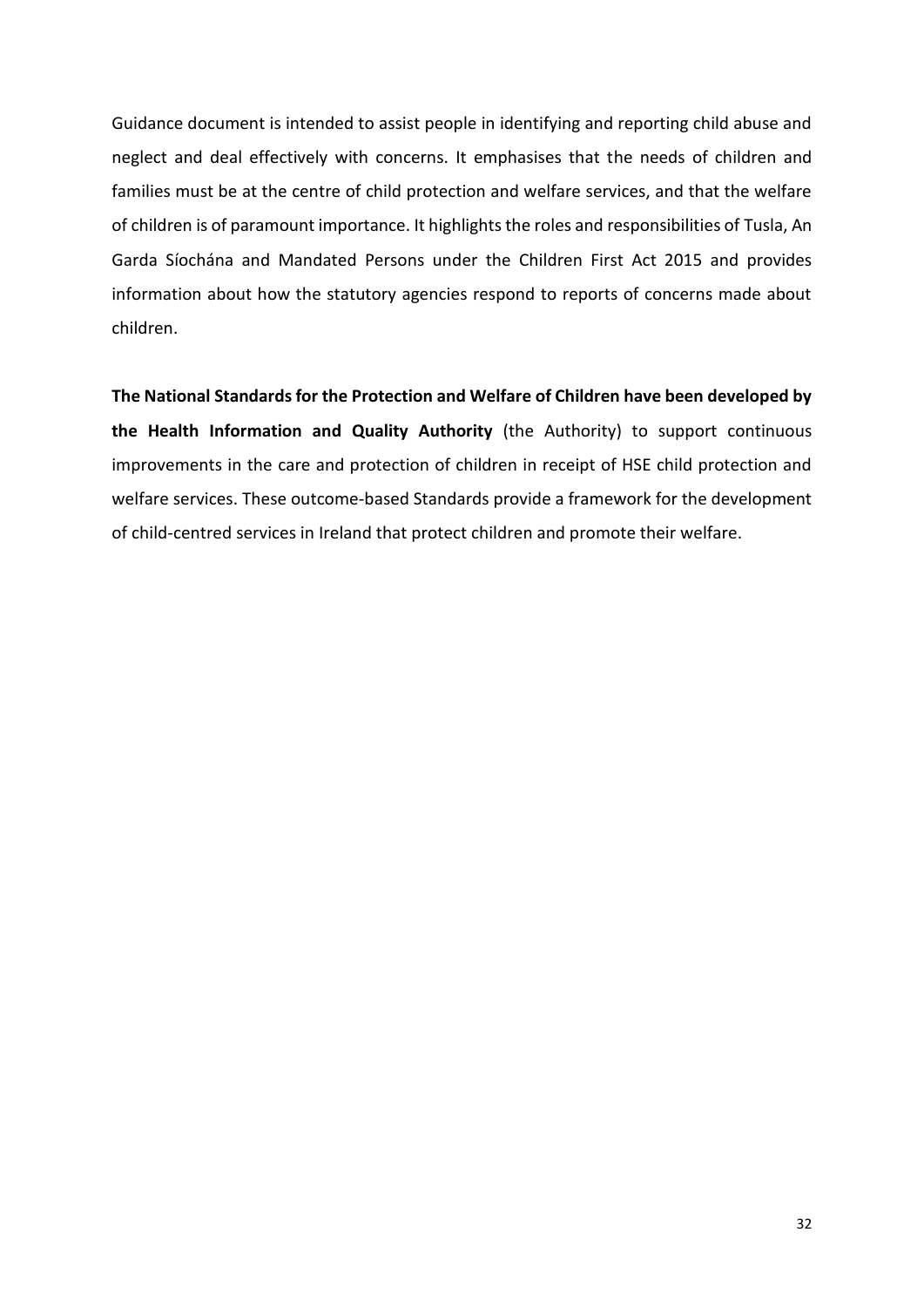# <span id="page-32-0"></span>**14. Appendix Two - Talking to Parents about Concerns you have about their Children**

Children First National Guidance states that it is best practice that parents/carers are informed if a report is to be made to Tusla. The decision to speak to the parent/carers about a concern will be made by the Crann Centre DLP or Deputy DLP, who will consider the following points.

- Further endanger the child
- Impair Tusla's ability to carry out a risk assessment, or
- Put the reporter at risk of harm.

### **Preparation**

- Remember, the protection and welfare of the child is the priority, if a concern needs to be reported to Tusla, do not delay.
- Consider who is the best person to have the conversation with the parents/carers.
- Consider arranging to meet both parents/carers.
- Try and find a time when the parents/carers are not in a hurry.
- Find a place that is quiet and allows privacy.
- The Crann Centre DLP or Deputy DLP will be present at all meetings with parents/carers.

### **Speaking to the parent**

- Start with positive statements about the parents/carers. Most parents/carers are trying to do their best for their children/young people and need that acknowledged.
- Explain what responsibilities the organisation has when they have a concern about a child or young person.
- Consider the language you use and try to keep a calm and gentle tone.
- Take the approach that you are seeking to work with the parents/carer for the best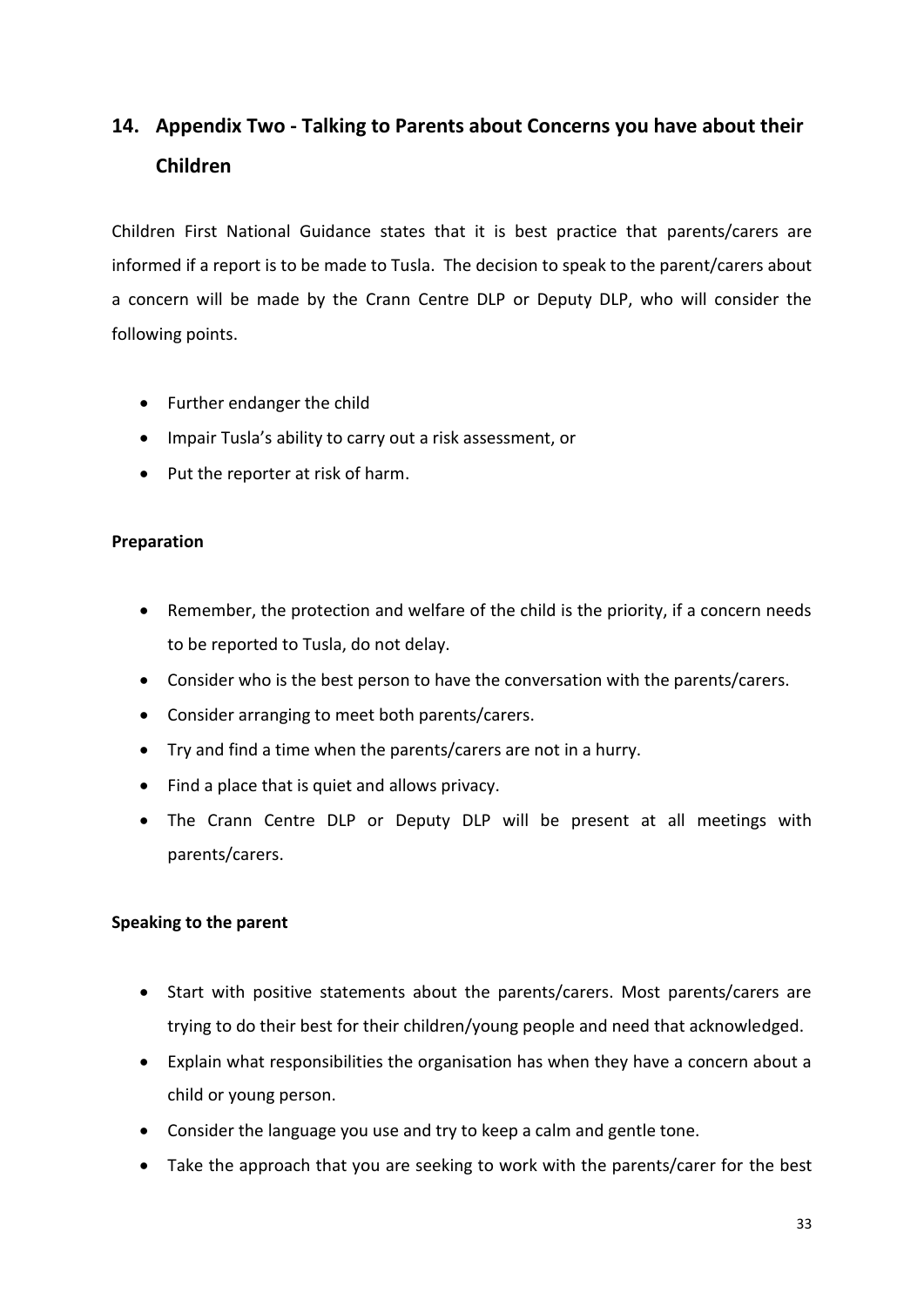result for the child/young person.

- Clearly explain the nature of the concern or issue; use facts and records of observations.
- Explain how the situation is affecting the child/young person and try to reflect how the child/young person may be feeling.
- Give parents/carers and opportunity to speak and acknowledge their feelings.
- Advise parents/carers how you plan to proceed; keep them informed and involved.

Remember it is not your role to decide if the child has been abused. Your role with parents/carers is to advise them that you are concerned about their child.

(Based on CF, Tusla. 2017).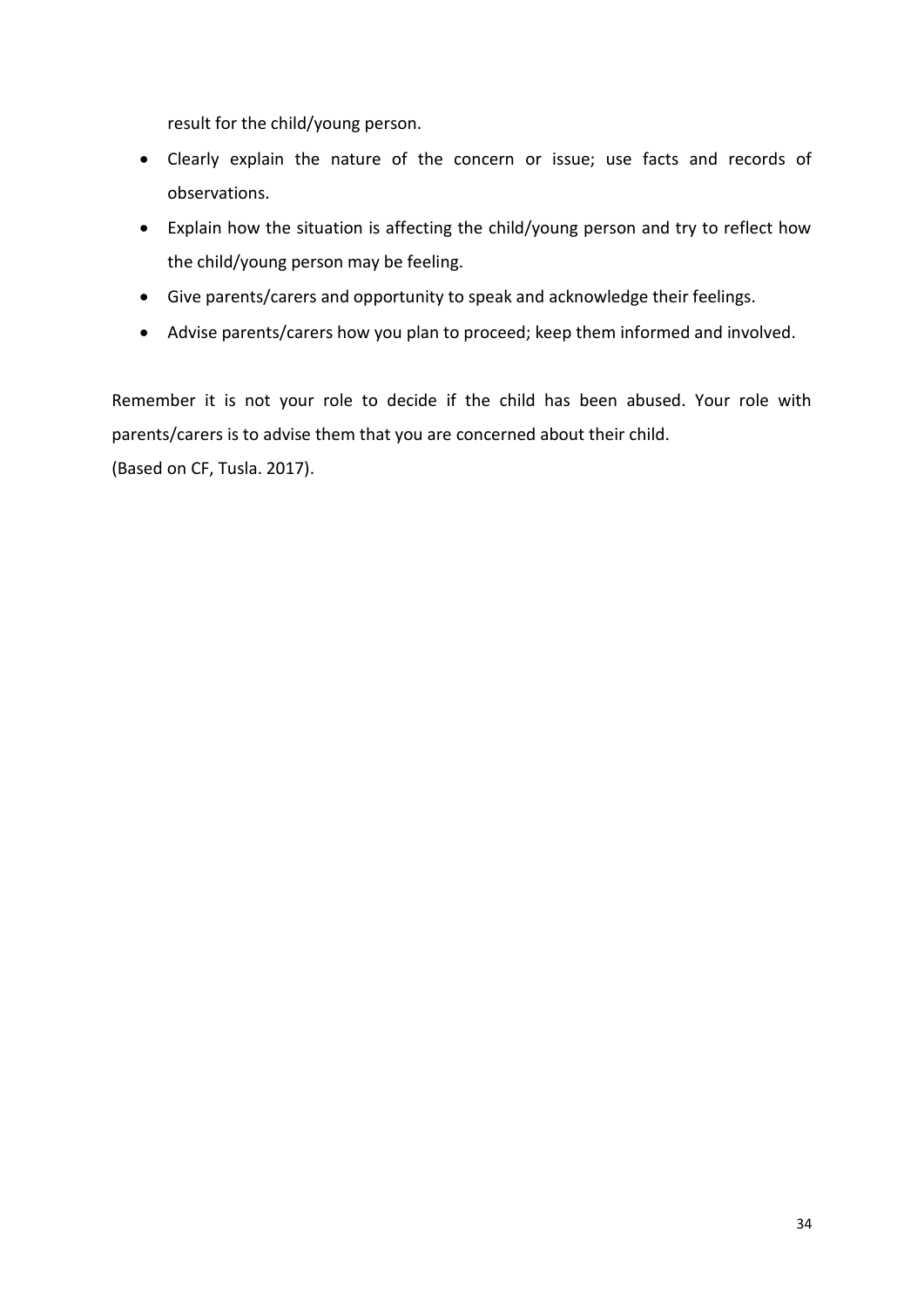# <span id="page-34-0"></span>**15. Appendix Three - Tusla, Duty Social Work Department Contact Details**

Consultation and reports should be by the Designated Liaison Person or Mandated Person with the duty social work service in the area where the child lives.

| Carlow           | Duty Social Work Department,            |
|------------------|-----------------------------------------|
|                  | Tusla,                                  |
|                  | Athy Road,                              |
|                  | Carlow                                  |
|                  | Eircode: R93X9C2                        |
|                  | Tel: 0599129500                         |
|                  | New referrals only: 0599136570          |
|                  | Office hours: 9am to 5pm                |
|                  |                                         |
| Cavan            | Child and Family Agency,                |
|                  | DrumaleeCouncil Cross,                  |
|                  | Co. Cavan                               |
|                  | Tel: 0494377305/0494377306              |
|                  | Office hours: 9:30am to 5pm             |
|                  |                                         |
| Clara            | River House,                            |
|                  | Gort Road,                              |
|                  | Ennis,                                  |
|                  | Co. Clare                               |
|                  | Tel: 0656863935                         |
|                  | Office hours: 9am to 5pm                |
|                  |                                         |
| <b>Cork</b>      |                                         |
| North Lee        | Child and Family Agency,                |
|                  | North Lee Social Work Department,       |
|                  | Floor 2,                                |
|                  | Blackpool,                              |
|                  | Co. Cork                                |
|                  | Tel: 0214927000                         |
|                  | Office hours: 9am to 1pm and 2pm to 5pm |
|                  |                                         |
| South Lee        | Child and Family Agency,                |
|                  | South Lee Social Work Department,       |
|                  | St Finbarr's Hospital,                  |
|                  | Douglas Road,                           |
|                  | Co. Cork                                |
|                  | Tel: 0214923001                         |
|                  | Office hours: 9am to 5pm                |
|                  |                                         |
| <b>West Cork</b> | Child and Family Agency                 |
|                  | <b>Duty Social Work Department</b>      |
|                  | Coolnagarrane,                          |
|                  | Skibbereen,                             |
|                  | Co. Cork                                |
|                  | Tel: 02840447                           |
|                  | Office hours: 9am to 5pm                |
|                  |                                         |
|                  |                                         |
|                  |                                         |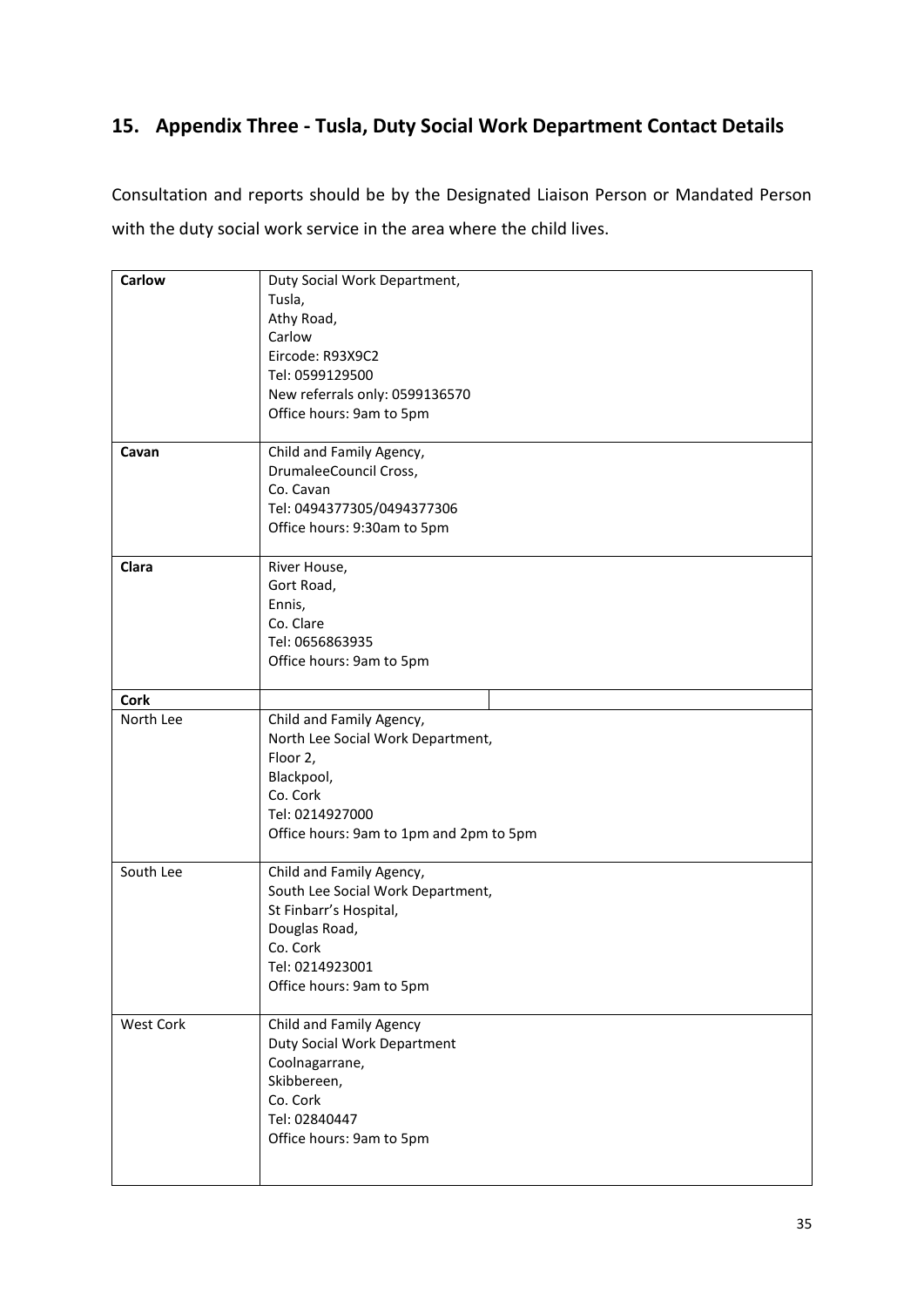| North Cork       | 134, Bank Place,             |
|------------------|------------------------------|
|                  | Mallow,                      |
|                  | Co. Cork                     |
|                  | Tel: 02254100                |
|                  | Office hours: 9am to 5pm     |
|                  |                              |
| <b>Donegal</b>   | Tusla,                       |
|                  | Millennium Court             |
|                  | Pearse Road,                 |
|                  |                              |
|                  | Letterkenny,                 |
|                  | Co. Donegal                  |
|                  | Tel: 0749123672              |
|                  | Office Hours: 9am to 5pm     |
|                  |                              |
| <b>Dublin</b>    |                              |
| Swords           | Duty Social Work Department  |
|                  | 180-189, Lakeshore Drive,    |
|                  | Aireside Business Park,      |
|                  | Swords,                      |
|                  |                              |
|                  | Co. Dublin                   |
|                  | Tel: 018708000               |
|                  | Office hours: 9am to 5pm     |
|                  |                              |
| Blanchardstown   | Duty Social Work Department  |
|                  | Roselawn Health Centre,      |
|                  | Roselawn Road,               |
|                  | Blanchardstown,              |
|                  | Dublin 15                    |
|                  | Tel: 016464518               |
|                  | Office hours: 9am to 5pm     |
|                  |                              |
| Coolock          | Duty Social Work Department, |
|                  | Health Centre,               |
|                  | Cromcastle Road,             |
|                  |                              |
|                  | Coolock,                     |
|                  | Dublin 5                     |
|                  | Office hours: 9am to 5pm     |
|                  |                              |
| Finglas          | Duty Social Work Department, |
|                  | Health Centre,               |
|                  | Wellmount Park,              |
|                  | Finglas,                     |
|                  | Dublin 11                    |
|                  | Tel: 018567704               |
|                  | Office hours: 9am to 5pm     |
|                  |                              |
| North Inner City | Duty Social Work Department, |
|                  | 492, North Circular Road,    |
|                  | Parkview,                    |
|                  |                              |
|                  | Dublin 1                     |
|                  | Tel: 018566856               |
|                  | Office hours: 9am to 5pm     |
|                  |                              |
|                  |                              |
|                  |                              |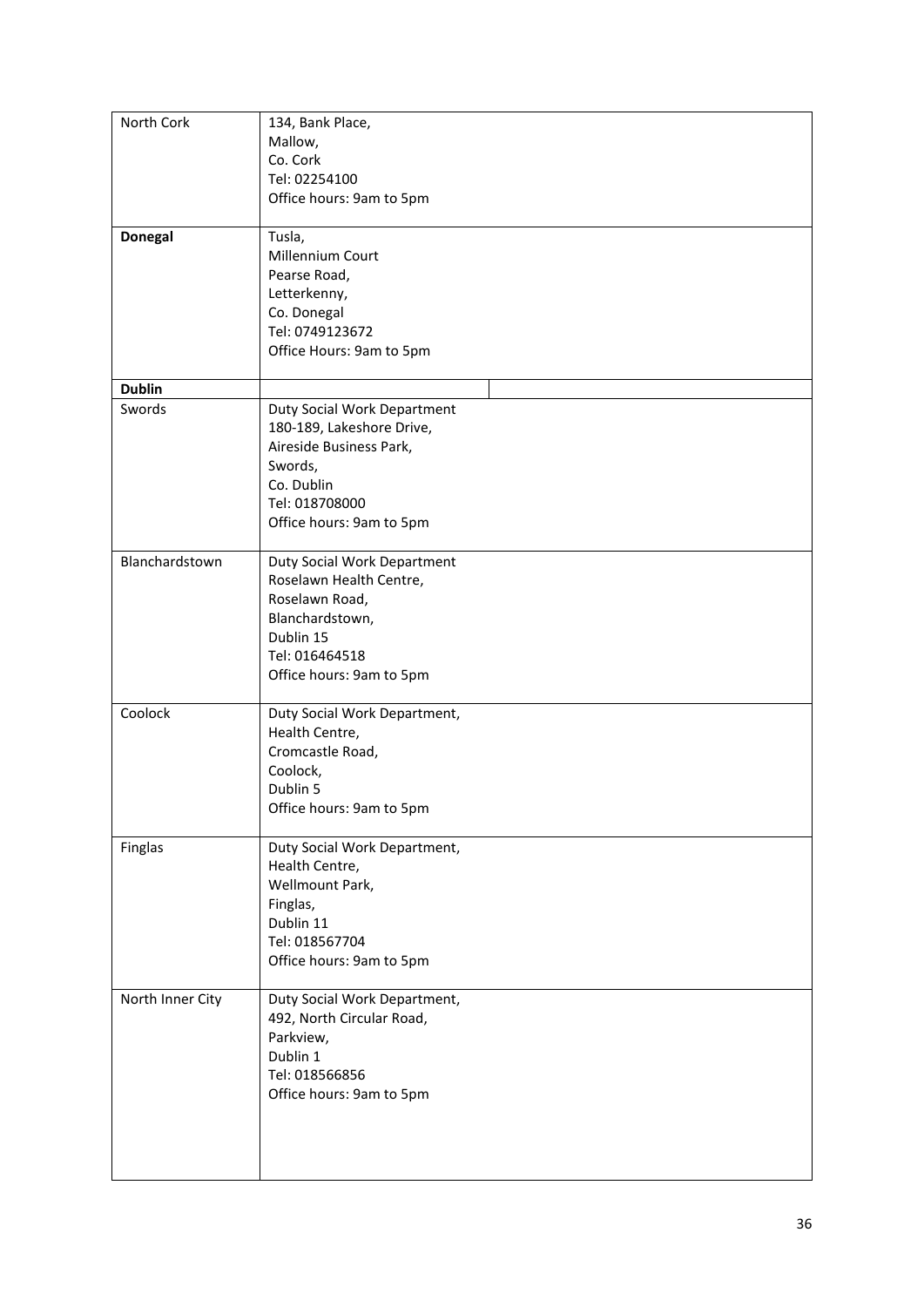| Tallaght              | Duty Social Work Department,                       |
|-----------------------|----------------------------------------------------|
|                       | Chamber House,                                     |
|                       | Chamber Square,<br>Tallaght,                       |
|                       | Dublin 24                                          |
|                       | Tel: 014686289                                     |
|                       | Office hours: 9am to 5pm                           |
|                       |                                                    |
| Lord Edward Street    | Duty Social Work Department,                       |
|                       | Carnegie Centre,                                   |
|                       | 21-25, Lord Edward Street,                         |
|                       | Dublin 2                                           |
|                       | Tel: 016486500                                     |
|                       | Office hours: 9am to 5pm                           |
| Ballyfermot           | Duty Social Work Department,                       |
|                       | Bridge House,                                      |
|                       | Cherry Orchard Hospital,                           |
|                       | Ballyfermot,                                       |
|                       | Dublin 10                                          |
|                       | Tel: 0766955587                                    |
|                       | Office hours: 9am to 5pm                           |
|                       |                                                    |
| Dun Laoghaire         | Duty Social Work Department,<br>Our Lady's Clinic, |
|                       | Patrick Street,                                    |
|                       | Dun Laoghaire,                                     |
|                       | Co. Dublin                                         |
|                       | Tel: 016637300                                     |
|                       | Office hours: 9am to 5pm                           |
|                       |                                                    |
| Galway<br>Galway City | Child and Family Agency                            |
|                       | Galway City Social Work Department,                |
|                       | Local Health Office,                               |
|                       | 25, Newcastle Road,                                |
|                       | Galway,                                            |
|                       | Co. Galway                                         |
|                       | Tel: 091546366                                     |
|                       | Office hours: 9am to 5pm                           |
|                       |                                                    |
| Oughterard            | Child and Family Agency,                           |
|                       | Oughterard Social Work Department,                 |
|                       | Health Centre,                                     |
|                       | Oughterard,<br>Co. Galway                          |
|                       | Tel: 091552200                                     |
|                       | Office hours: 9am to 5pm                           |
|                       |                                                    |
| Tuam                  | Child and Family Agency,                           |
|                       | Child Protection Social Work Department,           |
|                       | The Family Centre,                                 |
|                       | Dublin Road,                                       |
|                       | Tuam, Co. Galway                                   |
|                       | Tel: 09337264                                      |
|                       | Office hours: 9am to 5pm                           |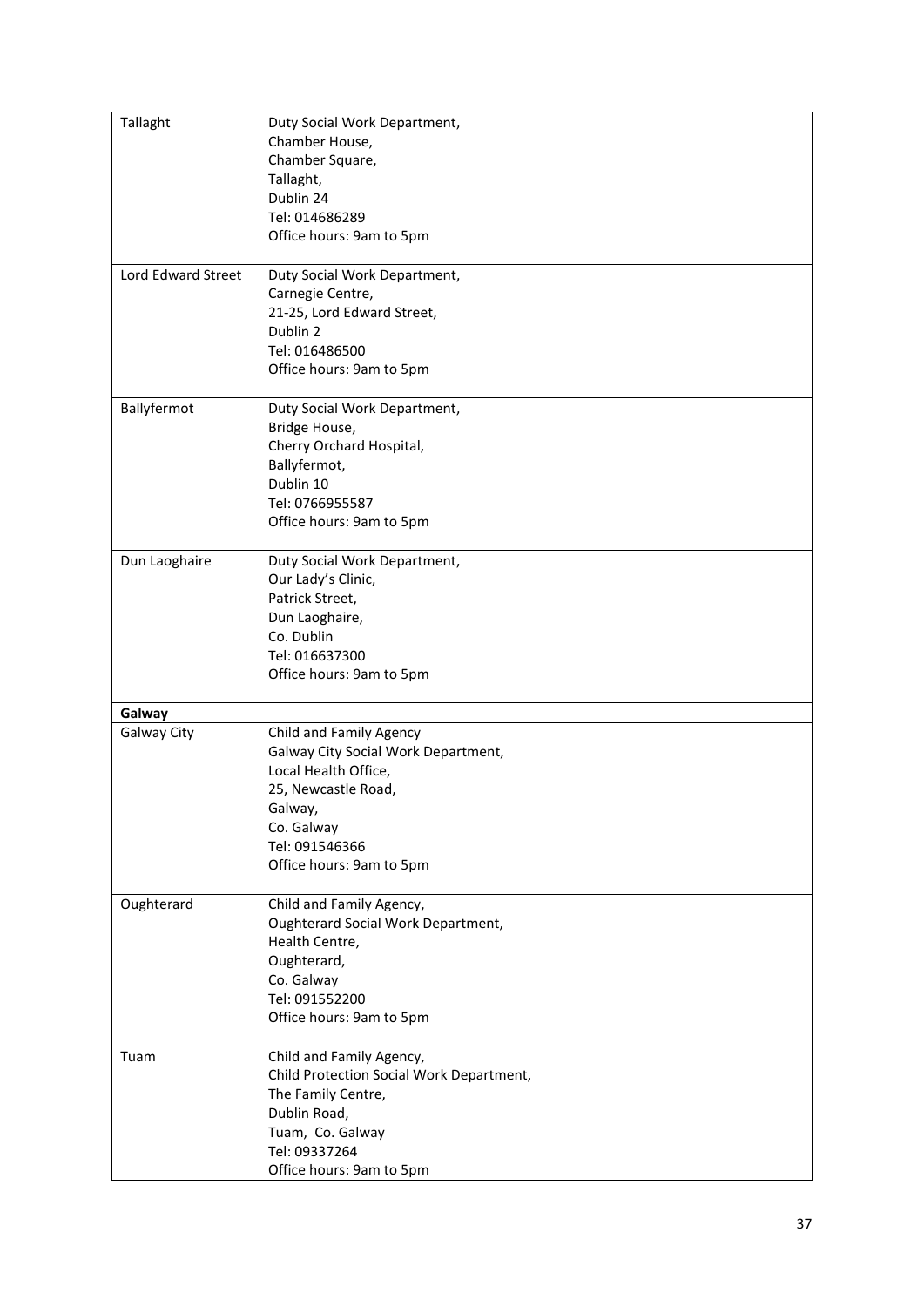| Ballinasloe    | Child and Family Agency,<br>Ballinasloe Social Work Department,<br>Health Centre, Brackernagh,<br>Ballinasloe,<br>Co. Galway                                                                                                                     |                                                                                                                                                                                                                             |
|----------------|--------------------------------------------------------------------------------------------------------------------------------------------------------------------------------------------------------------------------------------------------|-----------------------------------------------------------------------------------------------------------------------------------------------------------------------------------------------------------------------------|
|                | Tel: 0909646290<br>Office hours: 9am to 5pm                                                                                                                                                                                                      |                                                                                                                                                                                                                             |
| Loughrea       | Child and Family Agency<br>Child Protection Social Work Department,<br>Primary Care Centre,<br>St Brendan's Campus,<br>Lake Road,<br>Loughrea,<br>Co. Galway<br>Tel: 091872700<br>Office hours: 9am to 5pm                                       |                                                                                                                                                                                                                             |
| <b>Kerry</b>   | Child and Family Agency,<br>Social Work Department,<br>Kerry Community Services,<br>Rathass,<br>Tralee,<br>Co. Kerry<br>Tel: 0667121566<br>Office hours: 9am to 5pm                                                                              |                                                                                                                                                                                                                             |
| <b>Kildare</b> | Child and Family Agency,<br>Social Work Department,<br>St Mary's, Craddockstown Road,<br>Naas,<br>Co. Kildare<br>Tel: 045882400<br>Office hours: 9am to 5pm                                                                                      |                                                                                                                                                                                                                             |
| Kilkenny       | Child and Family Agency,<br>Social Work Office,<br>Childcare Department,<br>Carlow/Kilkenny,<br>St Canice's Hospital, Dublin Road,<br>Kilkenny,<br>Co. Kilkenny<br>Tel: 0567784532<br>New referrals only: 0599136570<br>Office hours: 9am to 5pm |                                                                                                                                                                                                                             |
| Laois          |                                                                                                                                                                                                                                                  | Child and Family Agency,<br>Social Work Department,<br>Child and Family Centre,<br>Dublin Road,<br>Portlaoise, Co. Laois<br>Tel: 0578692567<br>Office hours: 9:30am to 5:30pm Monday to<br>Thursday<br>9:30am to 5pm Friday |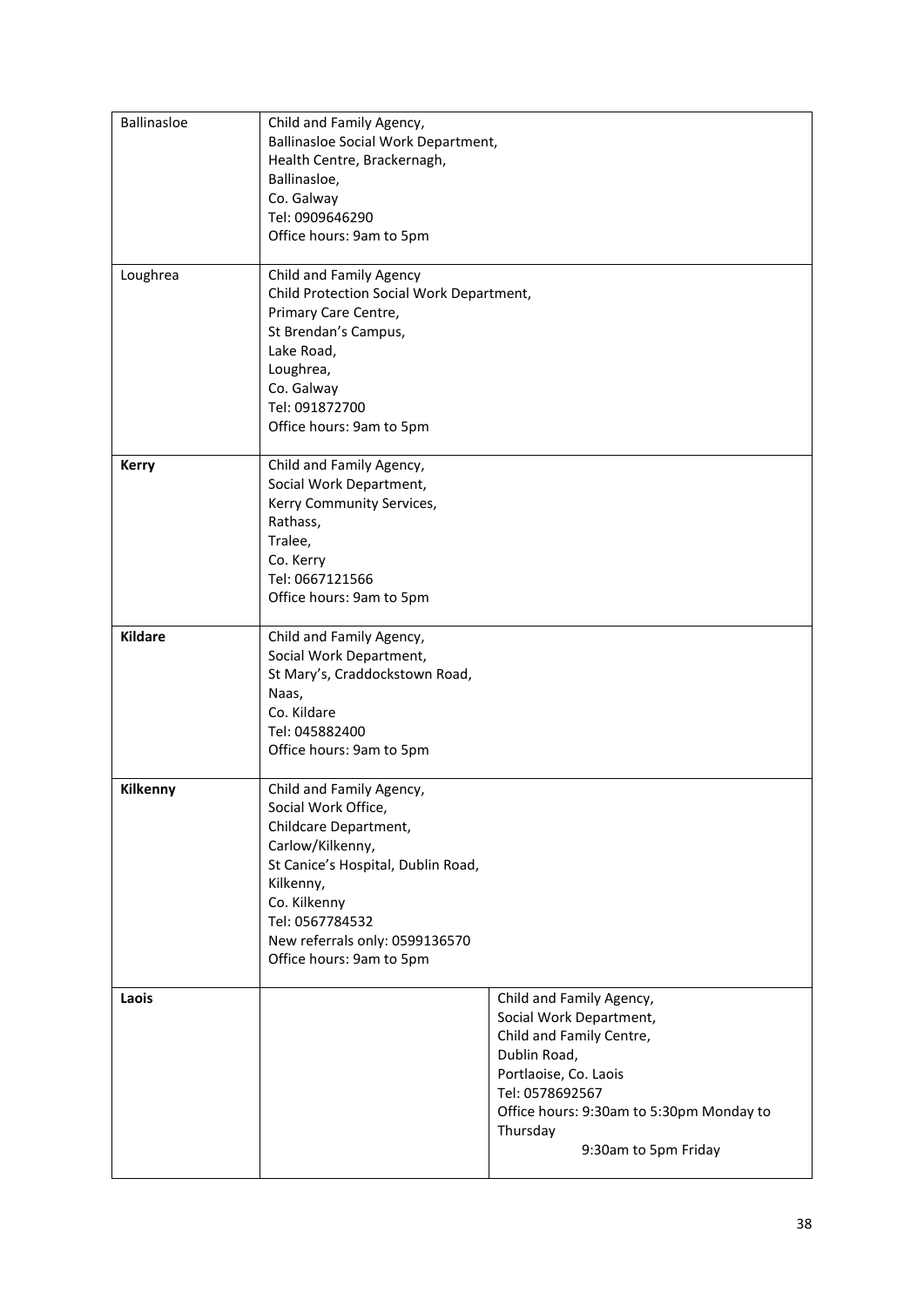| Leitrim         | Child and Family Agency,<br>Community Care Office,<br>Leitrim Road,<br>Carrick on Shannon,                                                                                                                                |
|-----------------|---------------------------------------------------------------------------------------------------------------------------------------------------------------------------------------------------------------------------|
|                 | Co. Leitrim<br>Tel: 0719650324 or 0872033267<br>Office hours: 9am to 5pm                                                                                                                                                  |
| <b>Limerick</b> | Child and Family Agency,<br>Roxtown Health Centre,<br>Child Protection and Welfare,<br>Old Clare Street,<br>Limerick<br>Tel: 061483098<br>9am to 5pm                                                                      |
| Longford        | Child and Family Agency,<br>Duty Social Work Department,<br>Athlone Health Centre,<br>Coosan Road,<br>Athlone,<br>Co. Westmeath<br>Tel: 0906483106<br>Office hours: 9am to 5:30pm Monday to Thursday<br>9am to 5pm Friday |
| Louth           |                                                                                                                                                                                                                           |
| Dundalk         | Child and Family Agency,<br>Social Work Department,<br>Tusla Offices,<br>Louth Hospital Campus,<br>Dundalk,<br>Co. Louth<br>Tel: 0429392200<br>Office hours: 9:30am to 5:15pm Monday<br>9:30am to 5pm Tuesday to Friday   |
| Drogheda        | Child and Family Agency,<br>Social Work Department,<br>Ballsgrove Health Centre,<br>Ballsgrove,<br>Drogheda,<br>Co. Louth<br>Tel: 0419870111<br>Office hours: 9:30am to 5:30pm Monday<br>9:30am to 5pm Tuesday to Friday  |
| Mayo            |                                                                                                                                                                                                                           |
| Castlebar       | Child and Family Agency<br>St Mary's Headquarters,<br>Castlebar,<br>Co. Mayo<br>Tel: 0949042283 or 0949042284<br>Office hours: 9am to 5pm                                                                                 |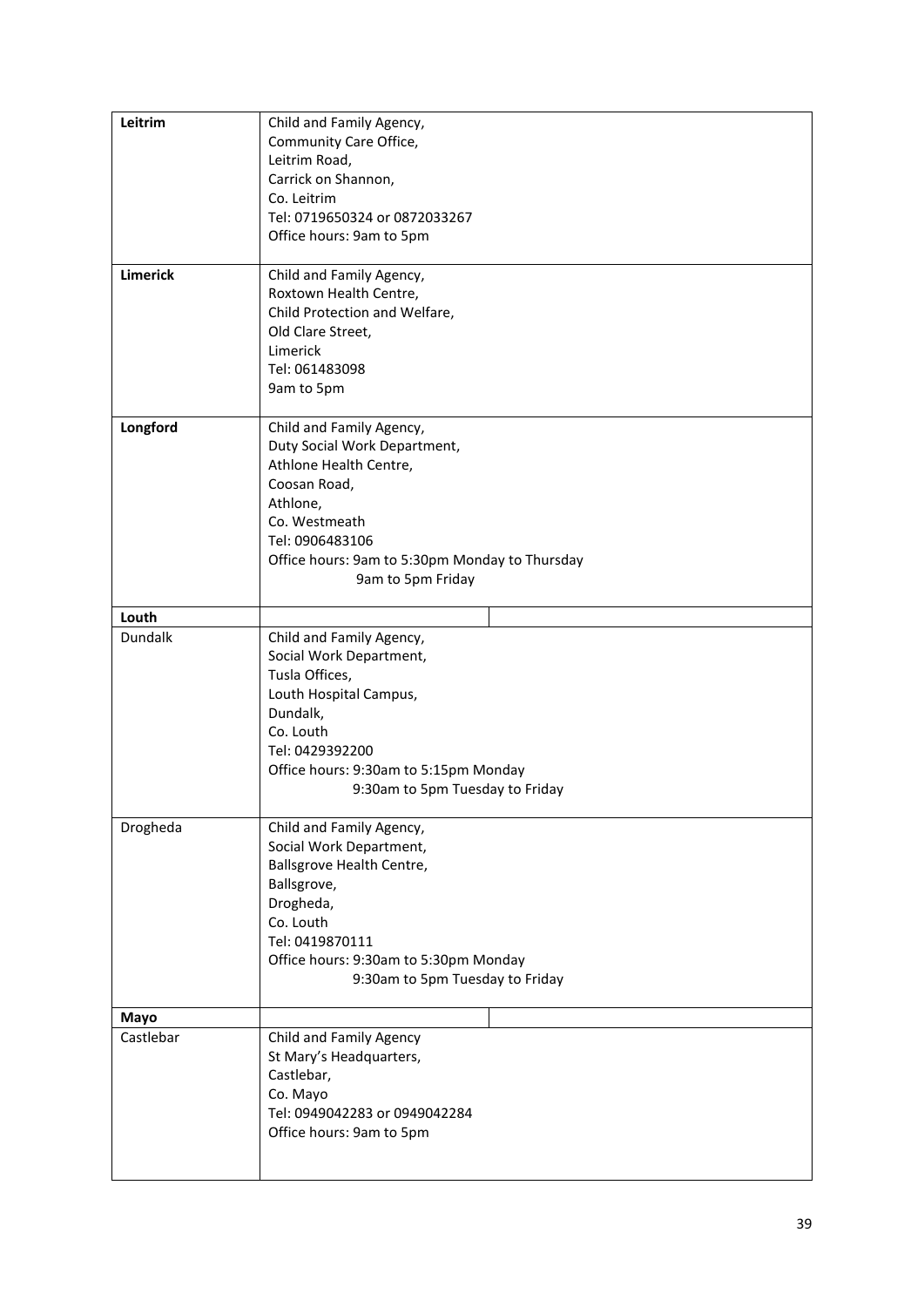| <b>Ballina</b>           | Child and Family Agency                           |
|--------------------------|---------------------------------------------------|
|                          | Ballina Social Work Team,                         |
|                          | Health Centre,                                    |
|                          | Mercy Road,                                       |
|                          | Ballina,                                          |
|                          | Co. Mayo                                          |
|                          | Tel: 09680434                                     |
|                          | Office hours: 9am to 5pm                          |
|                          |                                                   |
| Swinford                 | Child and Family Agency                           |
|                          | Health Centre,                                    |
|                          | Aras Attracta,                                    |
|                          | Swinford,                                         |
|                          | Co. Mayo                                          |
|                          | Tel: 0949050133                                   |
|                          | Office hours: 9am to 5pm                          |
| <b>Meath</b>             | Child and Family Agency                           |
|                          | Duty Social Work Department,                      |
|                          | Enterprise Centre,                                |
|                          | Trim Road,                                        |
|                          | Navan,                                            |
|                          | Co. Meath                                         |
|                          | Tel: 0469097870                                   |
|                          | Office hours: 9am to 5:50pm Monday                |
|                          | 9am to 5pm Tuesday to Friday                      |
|                          |                                                   |
| Monaghan                 | Child and Family Agency                           |
|                          | 1 <sup>st</sup> Floor,                            |
|                          | Support Services Building,                        |
|                          | St Davnet's Complex,                              |
|                          | Rooskey,                                          |
|                          | Monaghan,                                         |
|                          | Co. Monaghan                                      |
|                          | Tel: 04730426 or 04730427                         |
|                          | Office hours: 9:30am to 5pm                       |
| <b>Offaly</b>            |                                                   |
| Child and Family Agency  |                                                   |
| Social Work Department,  |                                                   |
| Child and Family Centre, |                                                   |
| Dublin Road,             |                                                   |
| Portlaoise,              |                                                   |
| Co. Laois                |                                                   |
| Tel: 0578692567          |                                                   |
|                          | Office hours: 9:30am to 5:30pm Monday to Thursday |
|                          | 9:30am to 5pm Friday                              |
| Roscommon                |                                                   |
| Golf Links Road          | Child and Family Agency,                          |
|                          | Golf Links Road,                                  |
|                          | Co. Roscommon                                     |
|                          | Tel: 0906637528                                   |
|                          | Office hours: 9am to 5pm                          |
|                          |                                                   |
|                          |                                                   |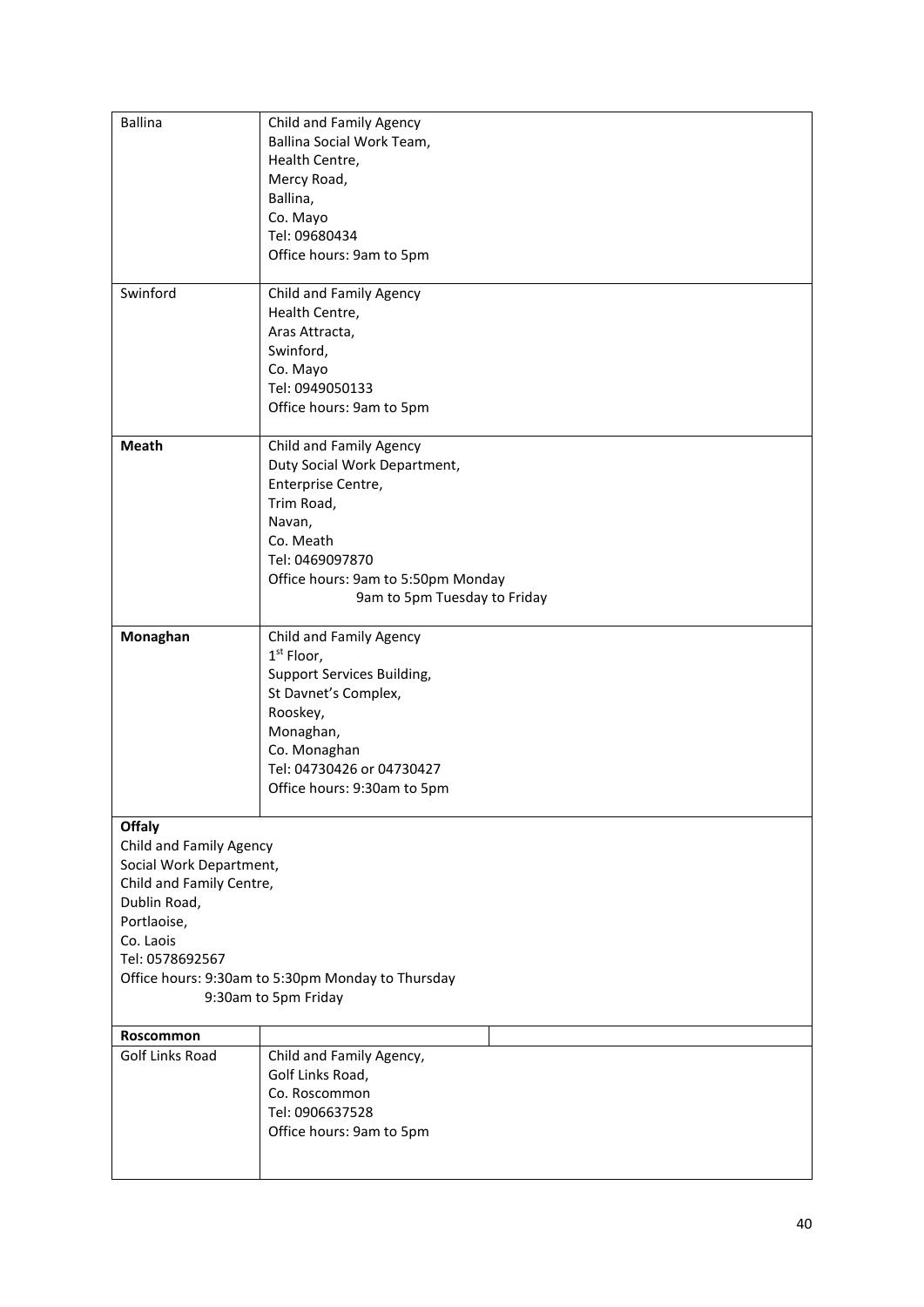| Boyle                  | Child and Family Agency                      |                               |
|------------------------|----------------------------------------------|-------------------------------|
|                        | Health Centre,                               |                               |
|                        | Boyle,<br>Co. Roscommon                      |                               |
|                        | Tel: 0719662087                              |                               |
|                        | Office hours: 9am to 5pm                     |                               |
|                        |                                              |                               |
| Castlerea              | Child and Family Agency                      |                               |
|                        | Riverside House,                             |                               |
|                        | Main Street,                                 |                               |
|                        | Castlerea,<br>Co. Roscommon                  |                               |
|                        | Tel: 0906637851                              |                               |
|                        | Office hours: 9am to 5pm                     |                               |
|                        |                                              |                               |
| Sligo                  | Child and Family Agency<br>Markievicz House, |                               |
|                        | Barrack Street, Sligo                        |                               |
|                        | Co. Sligo                                    |                               |
|                        | Tel: 071 9155133                             |                               |
|                        | Office hours: 9am to 5pm                     |                               |
|                        | Child and Family Agency                      |                               |
|                        | One Stop Shop,                               |                               |
|                        | Teach Laighne,                               |                               |
|                        | Humbert Street,                              |                               |
|                        | Tubbercurry,                                 |                               |
|                        | Co. Sligo                                    |                               |
|                        | Tel: 0719120062 or 0879299666                |                               |
|                        | Office hours: 9am to 5pm                     |                               |
| <b>Tipperary</b>       |                                              |                               |
| North                  | Child and Family Agency                      |                               |
|                        | Duty and Intake Social Work Department,      |                               |
|                        | Civic Offices,                               |                               |
|                        | Limerick Road, Nenagh,                       |                               |
|                        | Co. Tipperary<br>Tel: 06746660               |                               |
|                        | Office hours: 9am to 5pm                     |                               |
|                        |                                              |                               |
| South                  | Child and Family Agency                      |                               |
|                        | Social Work Team,                            |                               |
|                        | 'The Yellow House',<br>Western Road,         |                               |
|                        | Clonmel, Co. Tipperary                       |                               |
|                        | Tel: 0526177303                              |                               |
|                        | Office hours: 9am to 5pm                     |                               |
|                        |                                              |                               |
| Waterford<br>Cork Road |                                              | Child and Family Agency       |
|                        |                                              | Social Work Services,         |
|                        |                                              | Waterford Community Services, |
|                        |                                              | Cork Road,                    |
|                        |                                              | Co. Waterford                 |
|                        |                                              | Tel: 051842827                |
|                        |                                              | Office hours: 9am to 5pm      |